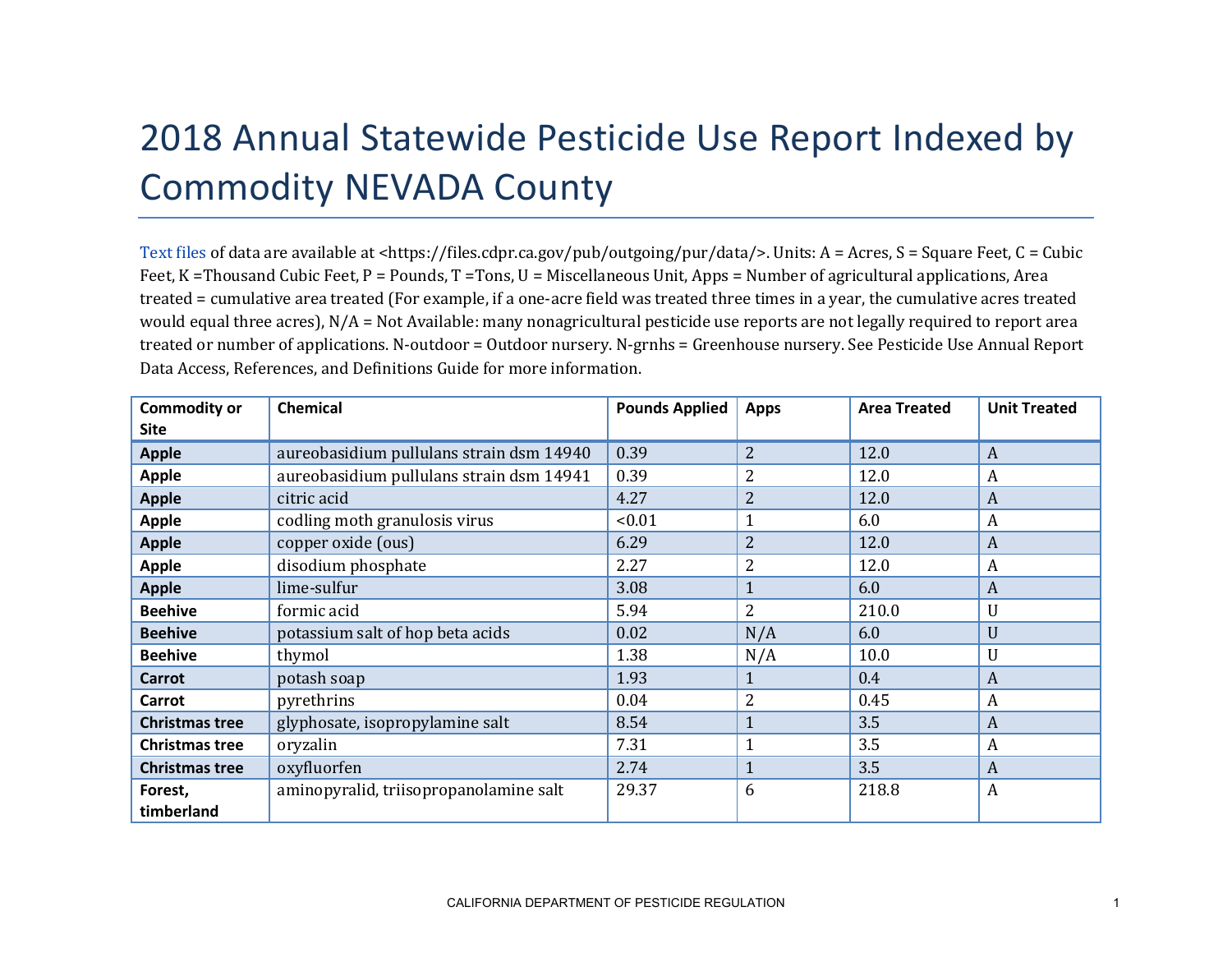| <b>Commodity or</b>   | <b>Chemical</b>                                             | <b>Pounds Applied</b> | <b>Apps</b>    | <b>Area Treated</b> | <b>Unit Treated</b> |
|-----------------------|-------------------------------------------------------------|-----------------------|----------------|---------------------|---------------------|
| <b>Site</b>           |                                                             |                       |                |                     |                     |
| Forest,               | glyphosate, dimethylamine salt                              | 1,749.79              | 16             | 514.3               | $\overline{A}$      |
| timberland            |                                                             |                       |                |                     |                     |
| Forest,               | glyphosate, isopropylamine salt                             | 140.36                | $\overline{2}$ | 69.4                | $\boldsymbol{A}$    |
| timberland            |                                                             |                       |                |                     |                     |
| Forest,               | hexazinone                                                  | 58.78                 | $\overline{7}$ | 235.2               | $\overline{A}$      |
| timberland            |                                                             |                       |                |                     |                     |
| Forest,               | imazapyr, isopropylamine salt                               | 162.26                | 8              | 211.0               | $\boldsymbol{A}$    |
| timberland            |                                                             |                       |                |                     |                     |
| Forest,<br>timberland | methylated soybean oil                                      | 786.35                | 24             | 695.7               | $\mathbf{A}$        |
|                       |                                                             |                       |                |                     |                     |
| Forest,<br>timberland | alpha-(para-nonylphenyl)-omega-<br>hydroxypoly(oxyethylene) | 139.86                | 24             | 695.7               | $\boldsymbol{A}$    |
|                       | oleic acid, methyl ester                                    | 0.12                  | N/A            | 20.0                | $\overline{A}$      |
| Forest,<br>timberland |                                                             |                       |                |                     |                     |
| Forest,               | triclopyr, butoxyethyl ester                                | 0.09                  | N/A            | 20.0                | $\boldsymbol{A}$    |
| timberland            |                                                             |                       |                |                     |                     |
| Forest,               | triclopyr, triethylamine salt                               | 10.63                 | $\mathbf{1}$   | 12.0                | $\overline{A}$      |
| timberland            |                                                             |                       |                |                     |                     |
| Golf course turf      | bensulide                                                   | 39.69                 | N/A            | 3.0                 | $\boldsymbol{A}$    |
| Golf course turf      | carfentrazone-ethyl                                         | 0.01                  | N/A            | 120,000.0           | S                   |
| Golf course turf      | chlorantraniliprole                                         | 10.92                 | N/A            | 55.0                | $\boldsymbol{A}$    |
| Golf course turf      | chlorantraniliprole                                         | 0.84                  | N/A            | 120,000.0           | S                   |
| Golf course turf      | chlorothalonil                                              | 45.21                 | N/A            | 240,000.0           | S                   |
| Golf course turf      | clothianidin                                                | 5.0                   | N/A            | 120,000.0           | S                   |
| Golf course turf      | dithiopyr                                                   | 11.53                 | N/A            | 135.0               | $\boldsymbol{A}$    |
| Golf course turf      | dithiopyr                                                   | 50.38                 | N/A            | 120,000.0           | S                   |
| Golf course turf      | ethephon                                                    | 28.17                 | N/A            | 840,000.0           | $\boldsymbol{S}$    |
| Golf course turf      | fluazinam                                                   | 0.83                  | N/A            | 120,000.0           | S                   |
| Golf course turf      | fluroxypyr                                                  | 0.41                  | N/A            | 120,000.0           | S                   |
| Golf course turf      | fosetyl-al                                                  | 35.2                  | N/A            | 120,000.0           | S                   |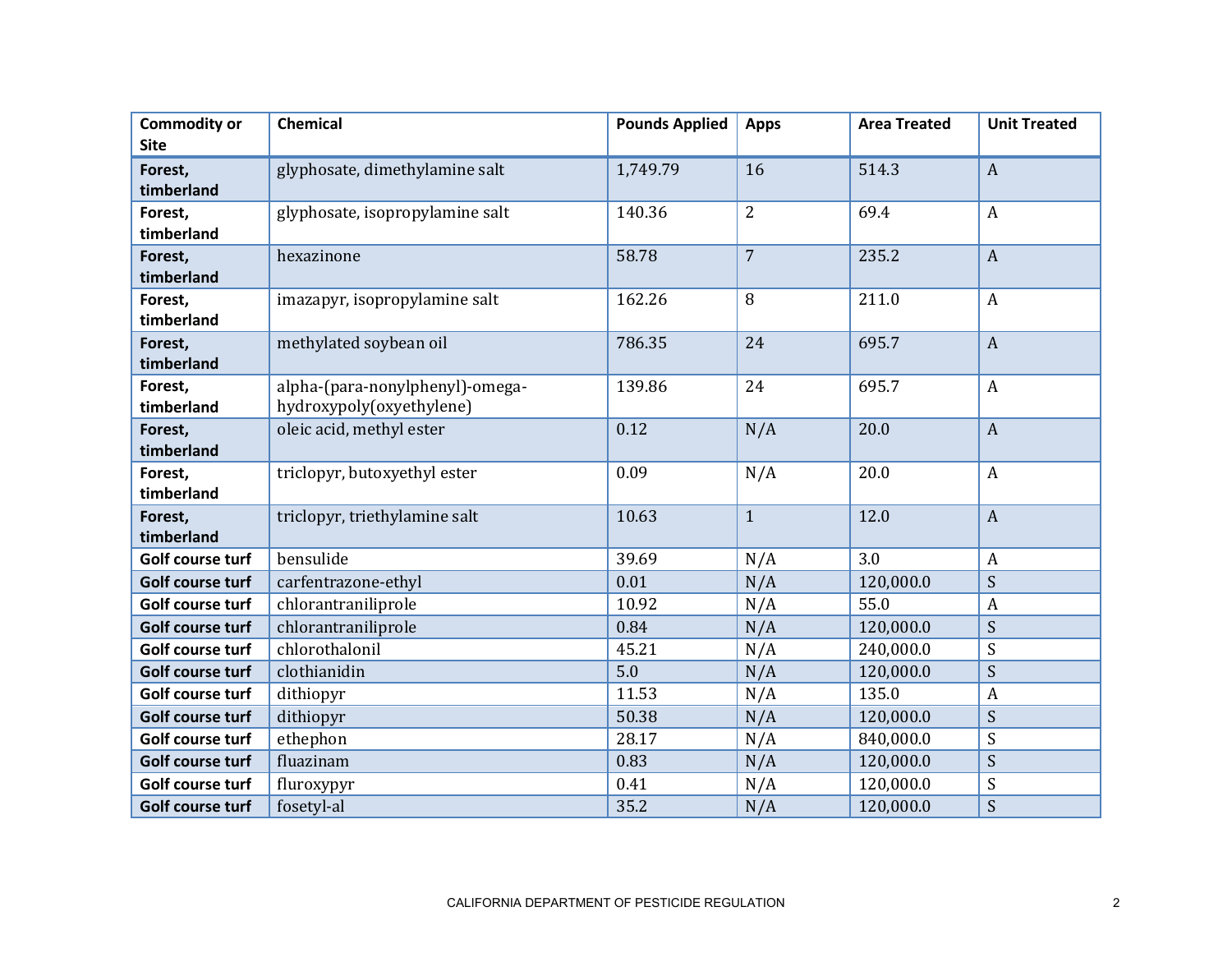| <b>Commodity or</b> | <b>Chemical</b>                                                       | <b>Pounds Applied</b> | <b>Apps</b>    | <b>Area Treated</b> | <b>Unit Treated</b> |
|---------------------|-----------------------------------------------------------------------|-----------------------|----------------|---------------------|---------------------|
| <b>Site</b>         |                                                                       |                       |                |                     |                     |
| Golf course turf    | glyphosate, isopropylamine salt                                       | 5.98                  | N/A            | 0.75                | $\overline{A}$      |
| Golf course turf    | imidacloprid                                                          | 0.26                  | N/A            | 120,000.0           | S                   |
| Golf course turf    | indoxacarb                                                            | 0.45                  | N/A            | 240,000.0           | S                   |
| Golf course turf    | mcpa, dimethylamine salt                                              | 3.51                  | N/A            | 120,000.0           | S                   |
| Golf course turf    | mcpp-p, potassium salt                                                | 14.89                 | N/A            | 240,000.0           | S                   |
| Golf course turf    | pcnb                                                                  | 125.97                | N/A            | 120,000.0           | S                   |
| Golf course turf    | pyraclostrobin                                                        | 1.37                  | N/A            | 120,000.0           | S                   |
| Golf course turf    | quinclorac, dimethylamine salt                                        | 0.78                  | N/A            | 1.25                | $\overline{A}$      |
| Golf course turf    | quinclorac, dimethylamine salt                                        | 3.56                  | N/A            | 120,000.0           | S                   |
| Golf course turf    | tebuconazole                                                          | 6.46                  | N/A            | 240,000.0           | S                   |
| Golf course turf    | triclopyr, triethylamine salt                                         | 0.38                  | N/A            | 120,000.0           | S                   |
| Golf course turf    | trinexapac-ethyl                                                      | 1.92                  | N/A            | 720,000.0           | S                   |
| Golf course turf    | triticonazole                                                         | 0.63                  | N/A            | 1.0                 | $\boldsymbol{A}$    |
| Golf course turf    | vinclozolin                                                           | 8.75                  | N/A            | 7.0                 | $\overline{A}$      |
| Grape               | clarified hydrophobic extract of neem oil                             | 1.02                  | N/A            | 2,000.0             | S                   |
| Grape               | kresoxim-methyl                                                       | 0.16                  | 3              | 0.84                | $\overline{A}$      |
| Grape               | myclobutanil                                                          | 0.13                  | 3              | 0.84                | $\overline{A}$      |
| Grape               | 4-nonylphenol, formaldehyde resin,<br>propoxylated                    | 0.26                  | $\overline{7}$ | 1.96                | $\overline{A}$      |
| Grape               | alpha-(para-nonylphenyl)-omega-<br>hydroxypoly(oxyethylene)           | 0.23                  | 5              | 1.4                 | $\boldsymbol{A}$    |
| Grape               | alpha-(para-nonylphenyl)-omega-<br>hydroxypoly(oxyethylene), branched | 0.09                  | $\overline{2}$ | 0.56                | $\overline{A}$      |
| Grape               | thiophanate-methyl                                                    | 0.61                  | $\overline{2}$ | 0.56                | $\overline{A}$      |
| Grape, wine         | abamectin                                                             | 4.69                  | 8              | 275.1               | $\overline{A}$      |
| Grape, wine         | acetamiprid                                                           | 0.38                  | $\mathbf{1}$   | 4.0                 | $\boldsymbol{A}$    |
| Grape, wine         | alpha-alkyl (c9-c11)-omega-<br>hydroxypoly(oxyethylene)               | 23.97                 | 20             | 359.58              | $\overline{A}$      |
| Grape, wine         | alpha-pinene beta-pinene copolymer                                    | 51.99                 | 16             | 382.0               | $\overline{A}$      |
| Grape, wine         | ammonium nitrate                                                      | 2.25                  | 15             | 157.98              | $\overline{A}$      |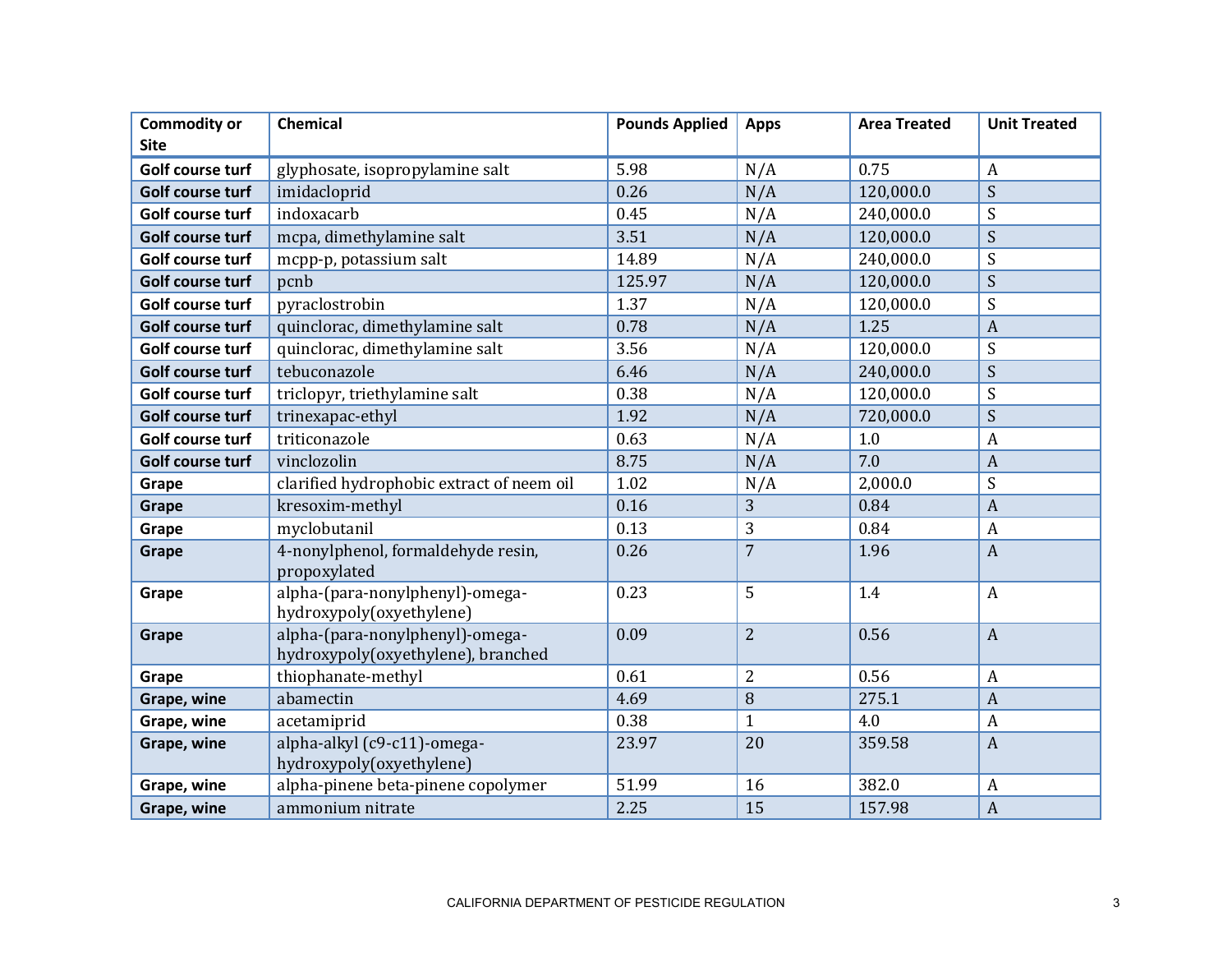| <b>Commodity or</b> | <b>Chemical</b>                                                                                         | <b>Pounds Applied</b> | <b>Apps</b>    | <b>Area Treated</b> | <b>Unit Treated</b> |
|---------------------|---------------------------------------------------------------------------------------------------------|-----------------------|----------------|---------------------|---------------------|
| <b>Site</b>         |                                                                                                         |                       |                |                     |                     |
| Grape, wine         | ammonium sulfate                                                                                        | 60.35                 | 16             | 179.98              | $\boldsymbol{A}$    |
| Grape, wine         | azadirachtin                                                                                            | 0.1                   | 3              | 3.25                | $\overline{A}$      |
| Grape, wine         | bacillus pumilus, strain qst 2808                                                                       | 0.26                  | $\overline{4}$ | 3.75                | $\boldsymbol{A}$    |
| Grape, wine         | bifenazate                                                                                              | 17.0                  | $\overline{4}$ | 33.5                | $\overline{A}$      |
| Grape, wine         | n,n-bis-(2-omega-<br>hydroxypoly(oxyethylene)ethyl)alkylamine,<br>alkyl derived from tallow fatty acids | 0.45                  | $\overline{4}$ | 75.5                | $\boldsymbol{A}$    |
| Grape, wine         | boscalid                                                                                                | 18.46                 | $\overline{3}$ | 77.5                | $\overline{A}$      |
| Grape, wine         | butyl alcohol                                                                                           | 9.53                  | 23             | 744.9               | $\overline{A}$      |
| Grape, wine         | carbo methoxy ether cellulose, sodium salt                                                              | 0.12                  | $\mathbf{1}$   | 43.5                | $\overline{A}$      |
| Grape, wine         | carfentrazone-ethyl                                                                                     | 0.48                  | $\mathbf{1}$   | 16.25               | $\overline{A}$      |
| Grape, wine         | citric acid                                                                                             | 0.61                  | $\mathbf{1}$   | 22.0                | $\overline{A}$      |
| Grape, wine         | copper hydroxide                                                                                        | 65.39                 | $\mathbf{1}$   | 62.0                | $\overline{A}$      |
| Grape, wine         | copper oxide (ous)                                                                                      | 26.85                 | 8              | 29.1                | $\overline{A}$      |
| Grape, wine         | dimethylpolysiloxane                                                                                    | 0.23                  | 28             | 869.65              | $\overline{A}$      |
| Grape, wine         | dimethyl silicone fluid emulsion                                                                        | 0.08                  | $\overline{7}$ | 14.0                | $\overline{A}$      |
| Grape, wine         | diuron                                                                                                  | 60.55                 | $\overline{2}$ | 100.5               | $\overline{A}$      |
| Grape, wine         | alpha-(para-dodecylphenyl)-omega-<br>hydroxypoly(oxyethylene)                                           | 2.23                  | 13             | 311.0               | $\boldsymbol{A}$    |
| Grape, wine         | etoxazole                                                                                               | 2.7                   | $\mathbf{1}$   | 62.0                | $\boldsymbol{A}$    |
| Grape, wine         | fenhexamid                                                                                              | 4.4                   | $\mathbf{1}$   | 8.8                 | $\overline{A}$      |
| Grape, wine         | fenpyroximate                                                                                           | 0.32                  | $\mathbf{1}$   | 2.6                 | $\overline{A}$      |
| Grape, wine         | flazasulfuron                                                                                           | 1.03                  | 3              | 44.75               | $\overline{A}$      |
| Grape, wine         | flumioxazin                                                                                             | 22.57                 | 10             | 93.78               | $\overline{A}$      |
| Grape, wine         | fluopyram                                                                                               | 19.19                 | 9              | 204.6               | $\overline{A}$      |
| Grape, wine         | glufosinate-ammonium                                                                                    | 70.06                 | 4              | 60.13               | $\overline{A}$      |
| Grape, wine         | glycerol                                                                                                | 3.32                  | $\mathbf{1}$   | 22.0                | $\boldsymbol{A}$    |
| Grape, wine         | glyphosate, isopropylamine salt                                                                         | 65.04                 | $\overline{2}$ | 34.0                | $\boldsymbol{A}$    |
| Grape, wine         | glyphosate, potassium salt                                                                              | 275.17                | 15             | 213.23              | $\overline{A}$      |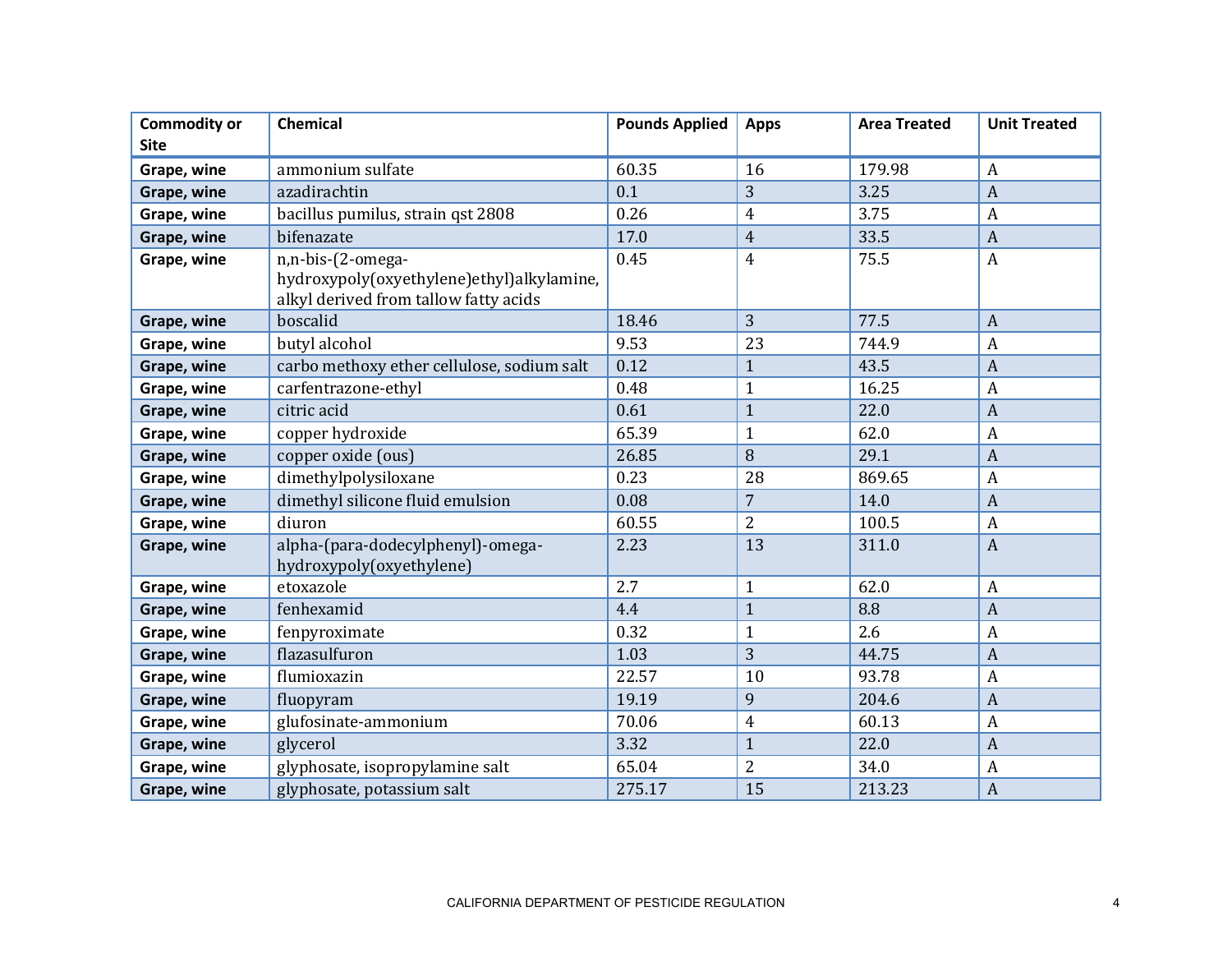| <b>Commodity or</b><br><b>Site</b> | <b>Chemical</b>                                                              | <b>Pounds Applied</b> | <b>Apps</b>    | <b>Area Treated</b> | <b>Unit Treated</b> |
|------------------------------------|------------------------------------------------------------------------------|-----------------------|----------------|---------------------|---------------------|
|                                    |                                                                              |                       |                |                     |                     |
| Grape, wine                        | 2-(3-hydroxypropyl)-hepta-methyl<br>trisiloxane, ethoxylated, acetate        | 9.92                  | $\overline{2}$ | 5.7                 | $\boldsymbol{A}$    |
| Grape, wine                        | imidacloprid                                                                 | 13.44                 | 11             | 272.6               | $\overline{A}$      |
| Grape, wine                        | isoparaffinic hydrocarbons                                                   | 0.25                  | $\mathbf{1}$   | 4.5                 | $\boldsymbol{A}$    |
| Grape, wine                        | isopropyl alcohol                                                            | 2.47                  | $\overline{3}$ | 122.5               | $\overline{A}$      |
| Grape, wine                        | kaolin                                                                       | 71.25                 | $\mathbf{1}$   | 3.7                 | $\overline{A}$      |
| Grape, wine                        | kresoxim-methyl                                                              | 35.75                 | 10             | 287.1               | $\overline{A}$      |
| Grape, wine                        | lecithin                                                                     | 0.25                  | $\mathbf{1}$   | 2.0                 | $\overline{A}$      |
| Grape, wine                        | methyl anthranilate                                                          | 0.25                  | $\mathbf{1}$   | 0.25                | $\overline{A}$      |
| Grape, wine                        | methylated soybean oil                                                       | 0.13                  | $\mathbf{1}$   | 2.0                 | $\boldsymbol{A}$    |
| Grape, wine                        | methyl silicone resins                                                       | < 0.01                | $\overline{2}$ | 2.25                | $\overline{A}$      |
| Grape, wine                        | mineral oil                                                                  | 14.81                 | 16             | 382.0               | $\overline{A}$      |
| Grape, wine                        | modified phthalic glycerol alkyd resin                                       | 4.2                   | 5              | 22.5                | $\overline{A}$      |
| Grape, wine                        | myclobutanil                                                                 | 1.14                  | $\overline{7}$ | 16.75               | $\overline{A}$      |
| Grape, wine                        | 4-nonylphenol, formaldehyde resin,<br>propoxylated                           | 4.81                  | 9              | 46.0                | $\overline{A}$      |
| Grape, wine                        | alpha-(para-nonylphenyl)-omega-<br>hydroxypoly(oxyethylene)                  | 110.85                | 30             | 947.4               | $\boldsymbol{A}$    |
| Grape, wine                        | alpha-(para-nonylphenyl)-omega-<br>hydroxypoly(oxyethylene), branched        | 0.88                  | $\overline{7}$ | 14.0                | $\overline{A}$      |
| Grape, wine                        | alpha-(para-nonylphenyl)-omega-<br>hydroxypoly(oxyethylene), phosphate ester | 0.01                  | $\mathbf{1}$   | 4.5                 | $\boldsymbol{A}$    |
| Grape, wine                        | orchex 796 oil                                                               | 0.17                  | $\mathbf{1}$   | 4.5                 | $\overline{A}$      |
| Grape, wine                        | oxyfluorfen                                                                  | 78.0                  | 16             | 272.4               | $\overline{A}$      |
| Grape, wine                        | pendimethalin                                                                | 83.48                 | $\mathbf{1}$   | 22.0                | $\overline{A}$      |
| Grape, wine                        | petroleum distillates, refined                                               | 284.14                | 23             | 55.25               | $\overline{A}$      |
| Grape, wine                        | petroleum oil, unclassified                                                  | 1.42                  | $\overline{2}$ | 3.5                 | $\overline{A}$      |
| Grape, wine                        | phosphoric acid                                                              | 1.03                  | $\mathbf{1}$   | 22.0                | $\overline{A}$      |
| Grape, wine                        | polyacrylamide polymer                                                       | 0.33                  | $\mathbf{1}$   | 22.0                | $\overline{A}$      |
| Grape, wine                        | polyalkene oxide modified heptamethyl<br>trisiloxane                         | 0.17                  | $\overline{4}$ | 15.5                | $\overline{A}$      |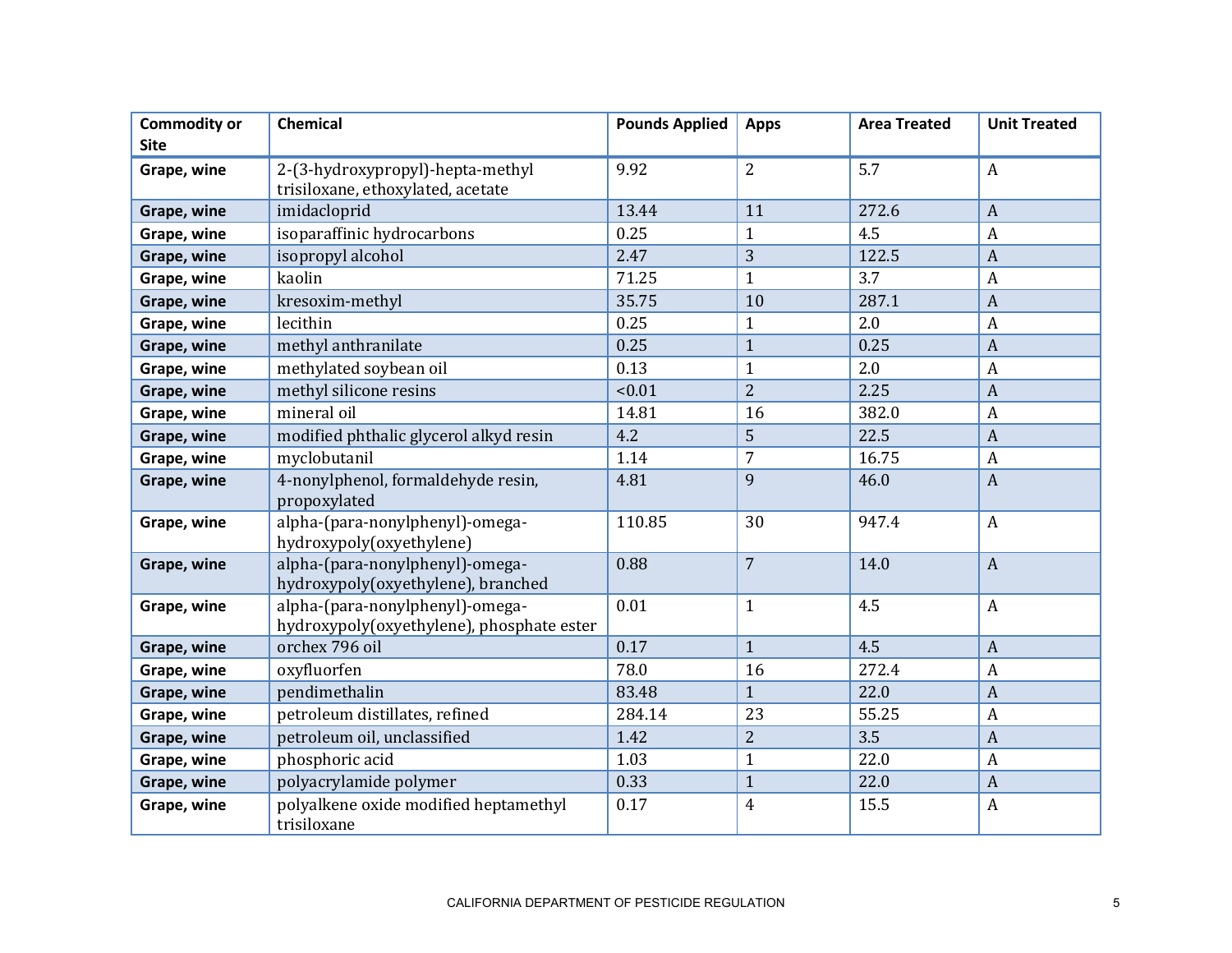| <b>Commodity or</b> | <b>Chemical</b>                                                     | <b>Pounds Applied</b> | <b>Apps</b>    | <b>Area Treated</b> | <b>Unit Treated</b> |
|---------------------|---------------------------------------------------------------------|-----------------------|----------------|---------------------|---------------------|
| <b>Site</b>         |                                                                     |                       |                |                     |                     |
| Grape, wine         | polybutenes                                                         | 0.97                  | $\mathbf{1}$   | 36.0                | $\overline{A}$      |
| Grape, wine         | polyethylene glycol                                                 | 15.59                 | 3              | 122.5               | $\overline{A}$      |
| Grape, wine         | polypropylene glycol                                                | 0.01                  | $\overline{2}$ | 2.25                | $\boldsymbol{A}$    |
| Grape, wine         | potassium bicarbonate                                               | 86.08                 | 8              | 25.0                | $\overline{A}$      |
| Grape, wine         | propylene glycol                                                    | 0.38                  | $\overline{4}$ | 15.5                | $\overline{A}$      |
| Grape, wine         | pyraclostrobin                                                      | 9.38                  | 3              | 77.5                | $\overline{A}$      |
| Grape, wine         | pyraflufen-ethyl                                                    | 0.13                  | $\mathbf{1}$   | 25.0                | $\overline{A}$      |
| Grape, wine         | pyrethrins                                                          | 1.02                  | 10             | 39.3                | $\overline{A}$      |
| Grape, wine         | quillaja                                                            | 0.25                  | $\mathbf{1}$   | 43.5                | $\overline{A}$      |
| Grape, wine         | quinoxyfen                                                          | 14.75                 | 9              | 184.8               | $\boldsymbol{A}$    |
| Grape, wine         | reynoutria sachalinensis                                            | 1.73                  | $\overline{2}$ | 16.0                | $\overline{A}$      |
| Grape, wine         | simazine                                                            | 60.56                 | $\overline{2}$ | 100.5               | $\overline{A}$      |
| Grape, wine         | sodium hydroxide                                                    | 1.82                  | $\mathbf{1}$   | 22.0                | $\overline{A}$      |
| Grape, wine         | sodium hypochlorite                                                 | 0.37                  | 3              | 6.0                 | $\overline{A}$      |
| Grape, wine         | spirotetramat                                                       | 0.86                  | $\mathbf{1}$   | 6.8                 | $\overline{A}$      |
| Grape, wine         | styrene butadiene copolymer                                         | 0.51                  | $\overline{4}$ | 15.5                | $\overline{A}$      |
| Grape, wine         | sulfur                                                              | 17,414.26             | 145            | 2,019.26            | $\overline{A}$      |
| Grape, wine         | tall oil fatty acids                                                | 0.17                  | $\overline{4}$ | 75.5                | $\boldsymbol{A}$    |
| Grape, wine         | tebuconazole                                                        | 21.16                 | 13             | 222.6               | $\overline{A}$      |
| Grape, wine         | tetraconazole                                                       | 10.76                 | 9              | 320.7               | $\overline{A}$      |
| Grape, wine         | trifloxystrobin                                                     | 17.63                 | 10             | 253.0               | $\overline{A}$      |
| Grape, wine         | triflumizole                                                        | 0.61                  | $\mathbf{1}$   | 4.0                 | $\overline{A}$      |
| Grape, wine         | alpha-2,6,8-trimethyl-4-nonyloxy-omega-<br>hydroxypoly(oxyethylene) | 0.24                  | $\overline{4}$ | 15.5                | $\boldsymbol{A}$    |
| Grape, wine         | alpha-undecyl-omega-<br>hydroxypoly(oxyethylene)                    | 0.13                  | $\mathbf{1}$   | 2.0                 | $\boldsymbol{A}$    |
| Grape, wine         | zinc phosphide                                                      | 0.03                  | $\mathbf{1}$   | 4.5                 | $\overline{A}$      |
| Landscape           | acephate                                                            | 2.91                  | N/A            | N/A                 | N/A                 |
| maintenance         |                                                                     |                       |                |                     |                     |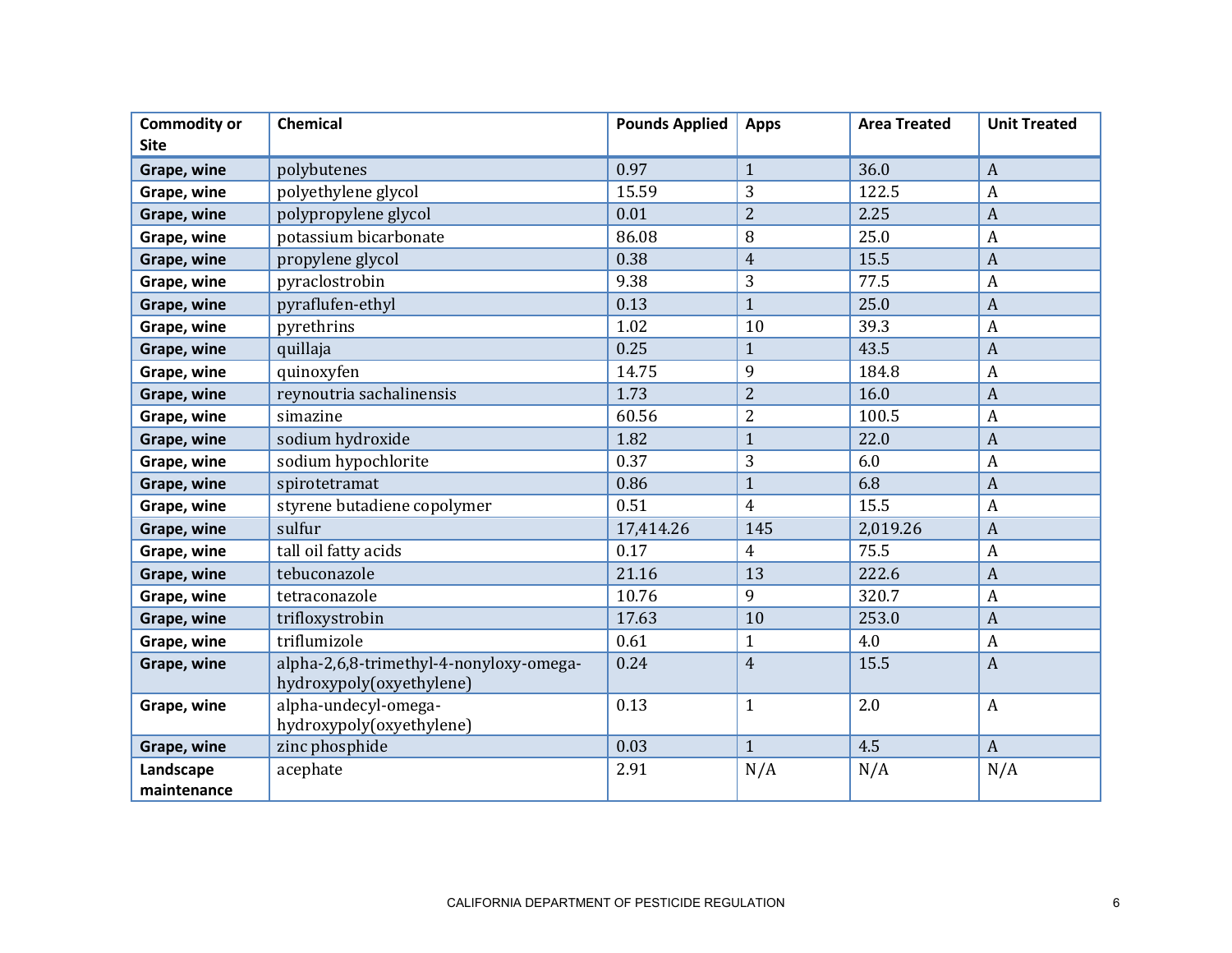| <b>Commodity or</b> | <b>Chemical</b>                        | <b>Pounds Applied</b> | <b>Apps</b> | <b>Area Treated</b> | <b>Unit Treated</b> |
|---------------------|----------------------------------------|-----------------------|-------------|---------------------|---------------------|
| <b>Site</b>         |                                        |                       |             |                     |                     |
| Landscape           | acetic acid                            | 6.84                  | N/A         | N/A                 | N/A                 |
| maintenance         |                                        |                       |             |                     |                     |
| Landscape           | aminocyclopyrachlor, potassium salt    | 0.31                  | N/A         | N/A                 | N/A                 |
| maintenance         |                                        |                       |             |                     |                     |
| Landscape           | aminopyralid, triisopropanolamine salt | 30.36                 | N/A         | N/A                 | N/A                 |
| maintenance         |                                        |                       |             |                     |                     |
| Landscape           | azoxystrobin                           | 1.0                   | 3           | 96,000.0            | S                   |
| maintenance         |                                        |                       |             |                     |                     |
| Landscape           | azoxystrobin                           | 6.35                  | N/A         | N/A                 | N/A                 |
| maintenance         |                                        |                       |             |                     |                     |
| Landscape           | bacillus subtilis gb03                 | < 0.01                | N/A         | N/A                 | N/A                 |
| maintenance         |                                        |                       |             |                     |                     |
| Landscape           | benzoic acid                           | 0.08                  | N/A         | N/A                 | N/A                 |
| maintenance         |                                        |                       |             |                     |                     |
| Landscape           | bifenthrin                             | 0.15                  | N/A         | N/A                 | N/A                 |
| maintenance         |                                        |                       |             |                     |                     |
| Landscape           | boscalid                               | 0.7                   | N/A         | N/A                 | N/A                 |
| maintenance         |                                        |                       |             |                     |                     |
| Landscape           | bromadiolone                           | < 0.01                | N/A         | N/A                 | N/A                 |
| maintenance         |                                        |                       |             |                     |                     |
| Landscape           | bromethalin                            | < 0.01                | N/A         | N/A                 | N/A                 |
| maintenance         |                                        |                       |             |                     |                     |
| Landscape           | cadmium chloride                       | 19.13                 | N/A         | N/A                 | N/A                 |
| maintenance         |                                        |                       |             |                     |                     |
| Landscape           | carfentrazone-ethyl                    | 0.17                  | N/A         | N/A                 | N/A                 |
| maintenance         |                                        |                       |             |                     |                     |
| Landscape           | chlorantraniliprole                    | 0.22                  | N/A         | N/A                 | N/A                 |
| maintenance         |                                        |                       |             |                     |                     |
| Landscape           | chlorfenapyr                           | 0.03                  | N/A         | N/A                 | N/A                 |
| maintenance         |                                        |                       |             |                     |                     |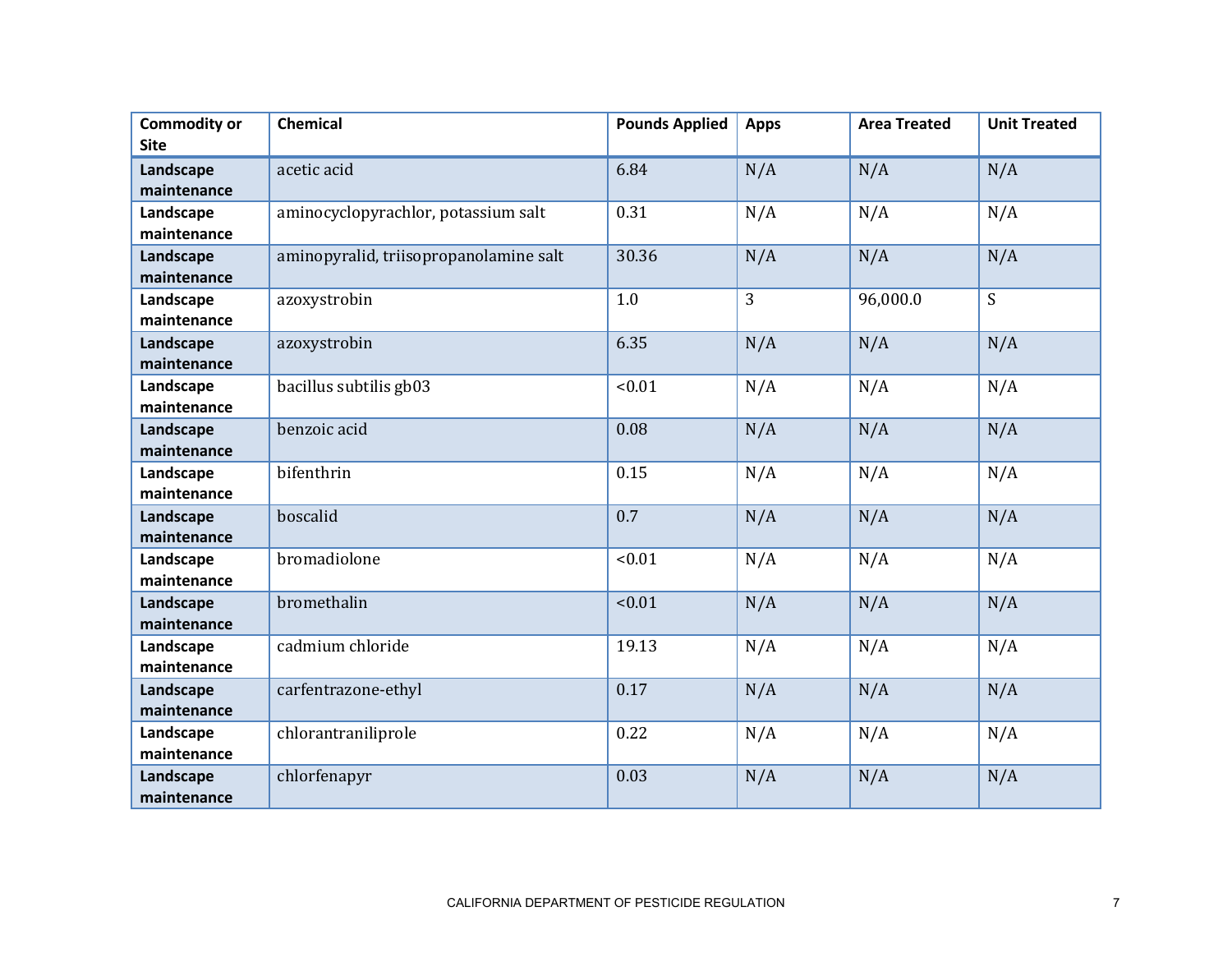| <b>Commodity or</b>      | <b>Chemical</b>                      | <b>Pounds Applied</b> | <b>Apps</b>    | <b>Area Treated</b> | <b>Unit Treated</b> |
|--------------------------|--------------------------------------|-----------------------|----------------|---------------------|---------------------|
| <b>Site</b>              |                                      |                       |                |                     |                     |
| Landscape                | chlorophacinone                      | < 0.01                | N/A            | N/A                 | N/A                 |
| maintenance              |                                      |                       |                |                     |                     |
| Landscape                | chlorothalonil                       | 165.76                | $\overline{7}$ | 22.75               | $\mathbf{A}$        |
| maintenance              |                                      |                       |                |                     |                     |
| Landscape                | chlorothalonil                       | 11.21                 | 3              | 96,000.0            | S                   |
| maintenance              |                                      |                       |                |                     |                     |
| Landscape                | chlorothalonil                       | 511.57                | N/A            | N/A                 | N/A                 |
| maintenance              |                                      |                       |                |                     |                     |
| Landscape                | clethodim                            | 2.66                  | N/A            | N/A                 | N/A                 |
| maintenance              |                                      |                       |                |                     |                     |
| Landscape                | clopyralid, monoethanolamine salt    | 0.57                  | N/A            | N/A                 | N/A                 |
| maintenance              |                                      |                       |                |                     |                     |
| Landscape                | clopyralid, triethylamine salt       | 11.62                 | N/A            | N/A                 | N/A                 |
| maintenance              |                                      |                       |                |                     |                     |
| Landscape                | clothianidin                         | 3.46                  | N/A            | N/A                 | N/A                 |
| maintenance              |                                      |                       |                |                     |                     |
| Landscape                | codling moth granulosis virus        | < 0.01                | N/A            | N/A                 | N/A                 |
| maintenance              |                                      |                       |                |                     |                     |
| Landscape                | copper ethanolamine complexes, mixed | 211.69                | N/A            | N/A                 | N/A                 |
| maintenance              |                                      |                       |                |                     |                     |
| Landscape                | cypermethrin                         | 0.18                  | N/A            | N/A                 | N/A                 |
| maintenance              |                                      | 1.47                  |                |                     |                     |
| Landscape<br>maintenance | 2,4-d, dimethylamine salt            |                       | N/A            | N/A                 | N/A                 |
| Landscape                | 2,4-d, 2-ethylhexyl ester            | 1.21                  | N/A            | N/A                 | N/A                 |
| maintenance              |                                      |                       |                |                     |                     |
| Landscape                | diatomaceous earth                   | 12.0                  | N/A            | N/A                 | N/A                 |
| maintenance              |                                      |                       |                |                     |                     |
| Landscape                | dicamba                              | 0.07                  | N/A            | N/A                 | N/A                 |
| maintenance              |                                      |                       |                |                     |                     |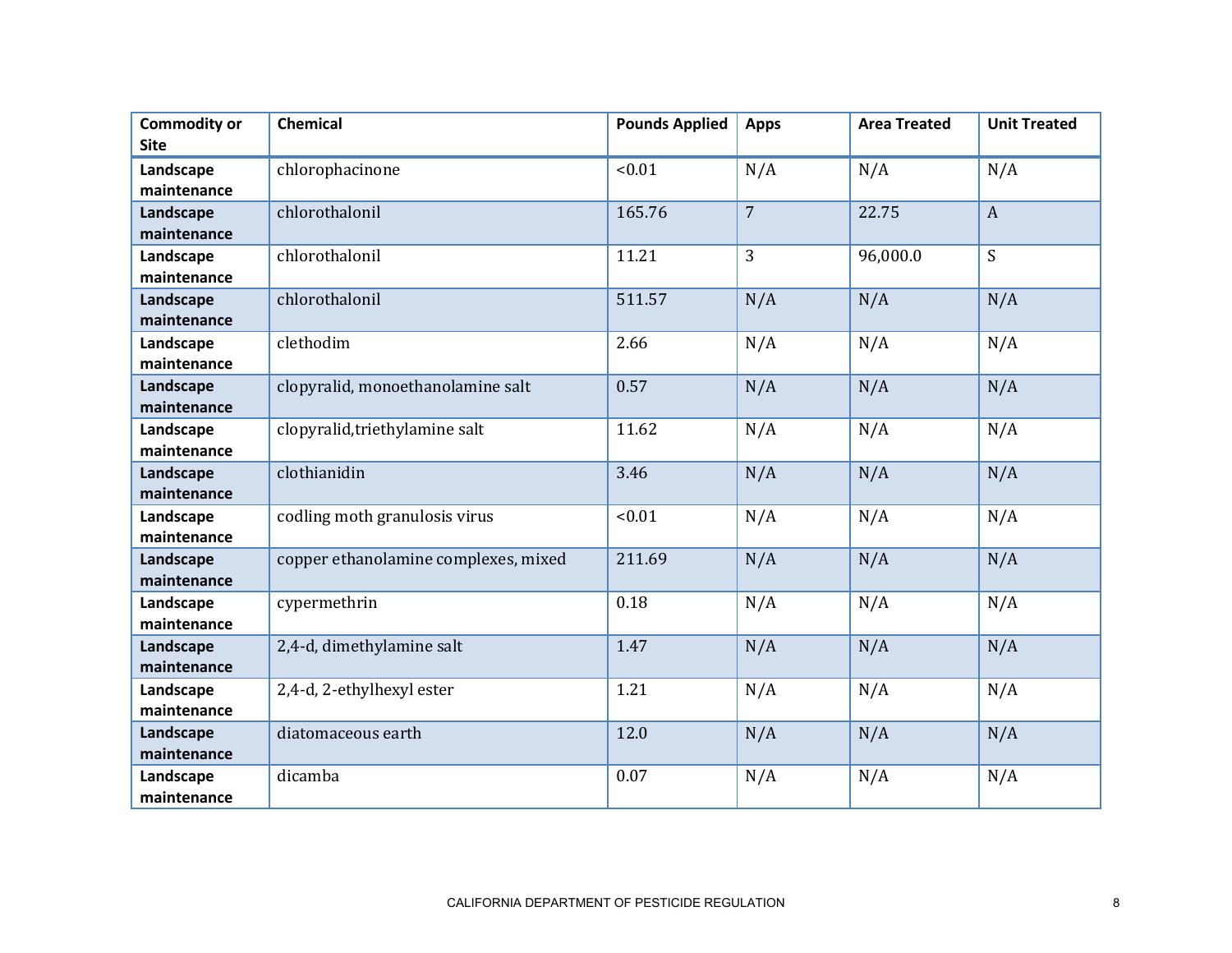| <b>Commodity or</b> | <b>Chemical</b>                           | <b>Pounds Applied</b> | <b>Apps</b>    | <b>Area Treated</b> | <b>Unit Treated</b> |
|---------------------|-------------------------------------------|-----------------------|----------------|---------------------|---------------------|
| <b>Site</b>         |                                           |                       |                |                     |                     |
| Landscape           | dicamba, dimethylamine salt               | 0.17                  | N/A            | N/A                 | N/A                 |
| maintenance         |                                           |                       |                |                     |                     |
| Landscape           | diethylene glycol                         | 0.01                  | N/A            | N/A                 | N/A                 |
| maintenance         |                                           |                       |                |                     |                     |
| Landscape           | dimethyl alkyl tertiary amines            | 0.07                  | N/A            | N/A                 | N/A                 |
| maintenance         |                                           |                       |                |                     |                     |
| Landscape           | dimethylpolysiloxane                      | < 0.01                | N/A            | N/A                 | N/A                 |
| maintenance         |                                           |                       |                |                     |                     |
| Landscape           | dinotefuran                               | 0.21                  | N/A            | N/A                 | N/A                 |
| maintenance         |                                           |                       |                |                     |                     |
| Landscape           | diphacinone                               | 0.01                  | N/A            | N/A                 | N/A                 |
| maintenance         |                                           |                       |                |                     |                     |
| Landscape           | diquat dibromide                          | 1,632.09              | N/A            | N/A                 | N/A                 |
| maintenance         |                                           |                       |                |                     |                     |
| Landscape           | dithiopyr                                 | 94.95                 | N/A            | N/A                 | N/A                 |
| maintenance         |                                           |                       |                |                     |                     |
| Landscape           | emamectin benzoate                        | 0.16                  | N/A            | N/A                 | N/A                 |
| maintenance         |                                           |                       |                |                     |                     |
| Landscape           | endothall, dipotassium salt               | 3,858.2               | N/A            | N/A                 | N/A                 |
| maintenance         |                                           |                       |                |                     |                     |
| Landscape           | ethephon                                  | 23.96                 | $\overline{3}$ | 9.5                 | $\overline{A}$      |
| maintenance         |                                           |                       |                |                     |                     |
| Landscape           | ethephon                                  | 58.12                 | N/A            | N/A                 | N/A                 |
| maintenance         |                                           |                       |                |                     |                     |
| Landscape           | fatty acids, mixed                        | 0.03                  | N/A            | N/A                 | N/A                 |
| maintenance         |                                           |                       |                |                     |                     |
| Landscape           | fatty acids, c16-c18 and c18-unsaturated, | 1.35                  | N/A            | N/A                 | N/A                 |
| maintenance         | methyl esters                             |                       |                |                     |                     |
| Landscape           | fipronil                                  | 0.05                  | N/A            | N/A                 | N/A                 |
| maintenance         |                                           |                       |                |                     |                     |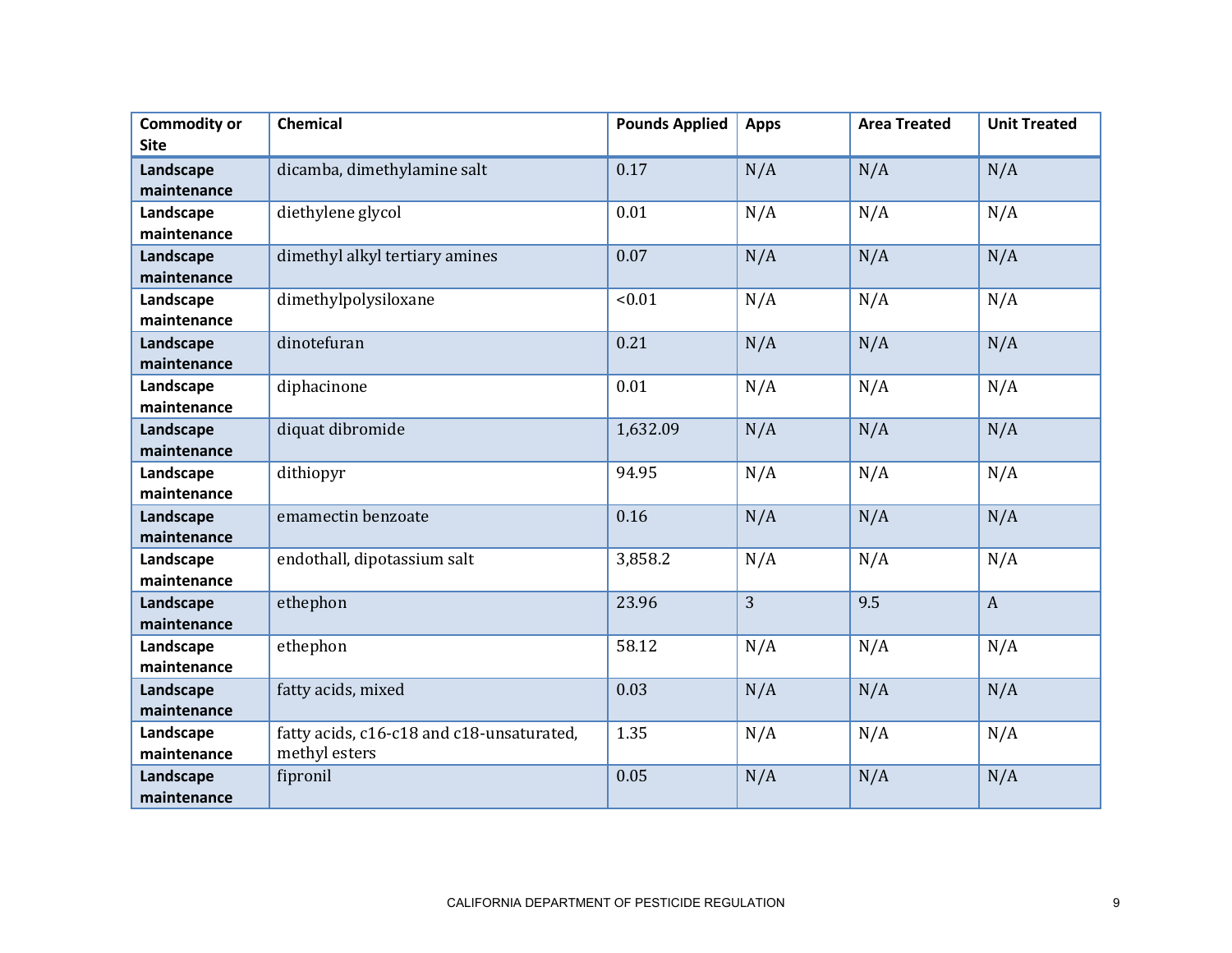| <b>Commodity or</b>      | <b>Chemical</b>                 | <b>Pounds Applied</b> | <b>Apps</b>  | <b>Area Treated</b> | <b>Unit Treated</b> |
|--------------------------|---------------------------------|-----------------------|--------------|---------------------|---------------------|
| <b>Site</b>              |                                 |                       |              |                     |                     |
| Landscape                | fluazifop-butyl                 | 0.05                  | N/A          | N/A                 | N/A                 |
| maintenance              |                                 |                       |              |                     |                     |
| Landscape                | fluazifop-p-butyl               | 0.17                  | N/A          | N/A                 | N/A                 |
| maintenance              |                                 |                       |              |                     |                     |
| Landscape                | fludioxonil                     | 2.08                  | $\mathbf{1}$ | 3.25                | $\boldsymbol{A}$    |
| maintenance              |                                 |                       |              |                     |                     |
| Landscape                | fludioxonil                     | 0.45                  | 3            | 96,000.0            | S                   |
| maintenance              |                                 |                       |              |                     |                     |
| Landscape                | fludioxonil                     | 3.18                  | N/A          | N/A                 | N/A                 |
| maintenance              |                                 |                       |              |                     |                     |
| Landscape                | flumioxazin                     | 3.57                  | N/A          | N/A                 | N/A                 |
| maintenance              |                                 |                       |              |                     |                     |
| Landscape                | fluoxastrobin                   | 0.01                  | N/A          | N/A                 | N/A                 |
| maintenance              |                                 |                       |              |                     |                     |
| Landscape                | flutolanil                      | 5.69                  | N/A          | N/A                 | N/A                 |
| maintenance              |                                 |                       |              |                     |                     |
| Landscape                | fluxapyroxad                    | 2.07                  | N/A          | N/A                 | N/A                 |
| maintenance              |                                 |                       |              |                     |                     |
| Landscape                | glyphosate, dimethylamine salt  | 4.0                   | N/A          | N/A                 | N/A                 |
| maintenance              |                                 |                       |              |                     |                     |
| Landscape                | glyphosate, isopropylamine salt | 2,693.68              | N/A          | N/A                 | N/A                 |
| maintenance              |                                 | 30.62                 | N/A          |                     |                     |
| Landscape<br>maintenance | glyphosate, potassium salt      |                       |              | N/A                 | N/A                 |
| Landscape                | halosulfuron-methyl             | < 0.01                | N/A          | N/A                 | N/A                 |
| maintenance              |                                 |                       |              |                     |                     |
| Landscape                | imidacloprid                    | 5.3                   | N/A          | N/A                 | N/A                 |
| maintenance              |                                 |                       |              |                     |                     |
| Landscape                | indaziflam                      | 0.7                   | N/A          | N/A                 | N/A                 |
| maintenance              |                                 |                       |              |                     |                     |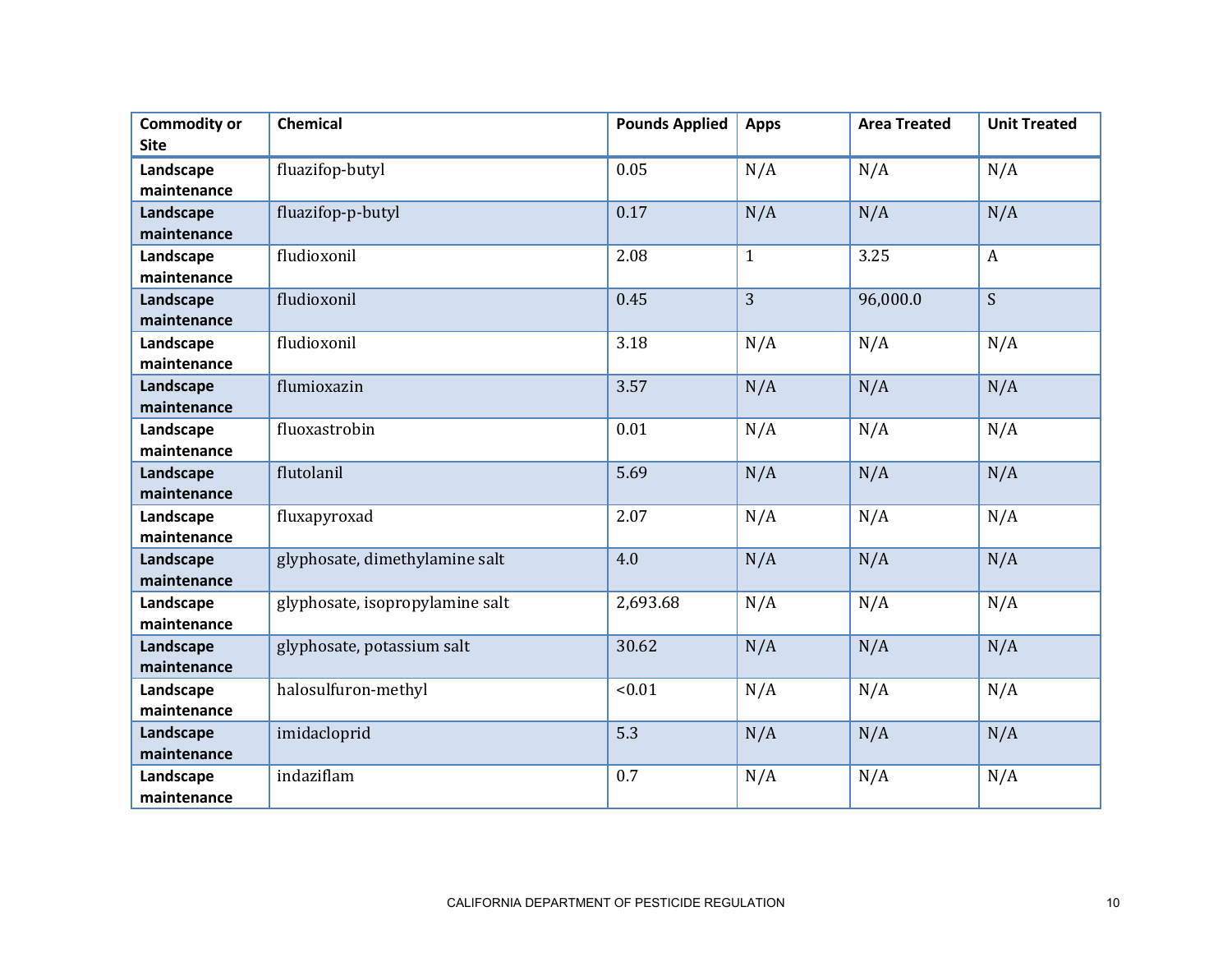| <b>Commodity or</b> | <b>Chemical</b>        | <b>Pounds Applied</b> | <b>Apps</b>    | <b>Area Treated</b> | <b>Unit Treated</b> |
|---------------------|------------------------|-----------------------|----------------|---------------------|---------------------|
| <b>Site</b>         |                        |                       |                |                     |                     |
| Landscape           | iron phosphate         | 0.25                  | N/A            | N/A                 | N/A                 |
| maintenance         |                        |                       |                |                     |                     |
| Landscape           | isopropyl alcohol      | 5.52                  | N/A            | N/A                 | N/A                 |
| maintenance         |                        |                       |                |                     |                     |
| Landscape           | isoxaben               | 1.68                  | N/A            | N/A                 | N/A                 |
| maintenance         |                        |                       |                |                     |                     |
| Landscape           | kerosene               | 0.59                  | N/A            | N/A                 | N/A                 |
| maintenance         |                        |                       |                |                     |                     |
| Landscape           | lecithin               | 0.12                  | N/A            | N/A                 | N/A                 |
| maintenance         |                        |                       |                |                     |                     |
| Landscape           | lime-sulfur            | 20.4                  | N/A            | N/A                 | N/A                 |
| maintenance         |                        |                       |                |                     |                     |
| Landscape           | limonene               | 6.75                  | N/A            | N/A                 | N/A                 |
| maintenance         |                        |                       |                |                     |                     |
| Landscape           | malathion              | 0.66                  | N/A            | N/A                 | N/A                 |
| maintenance         |                        |                       |                |                     |                     |
| Landscape           | mcpp-p, potassium salt | 1.58                  | N/A            | N/A                 | N/A                 |
| maintenance         |                        |                       |                |                     |                     |
| Landscape           | mecoprop-p             | 0.27                  | N/A            | N/A                 | N/A                 |
| maintenance         |                        |                       |                |                     |                     |
| Landscape           | methylated soybean oil | 20.56                 | N/A            | N/A                 | N/A                 |
| maintenance         |                        |                       |                |                     |                     |
| Landscape           | mineral oil            | 204.54                | $\overline{4}$ | 13.0                | $\boldsymbol{A}$    |
| maintenance         |                        |                       |                |                     |                     |
| Landscape           | mineral oil            | 203.43                | N/A            | N/A                 | N/A                 |
| maintenance         |                        |                       |                |                     |                     |
| Landscape           | msma                   | 0.9                   | N/A            | N/A                 | N/A                 |
| maintenance         |                        |                       |                |                     |                     |
| Landscape           | myclobutanil           | 0.1                   | N/A            | N/A                 | N/A                 |
| maintenance         |                        |                       |                |                     |                     |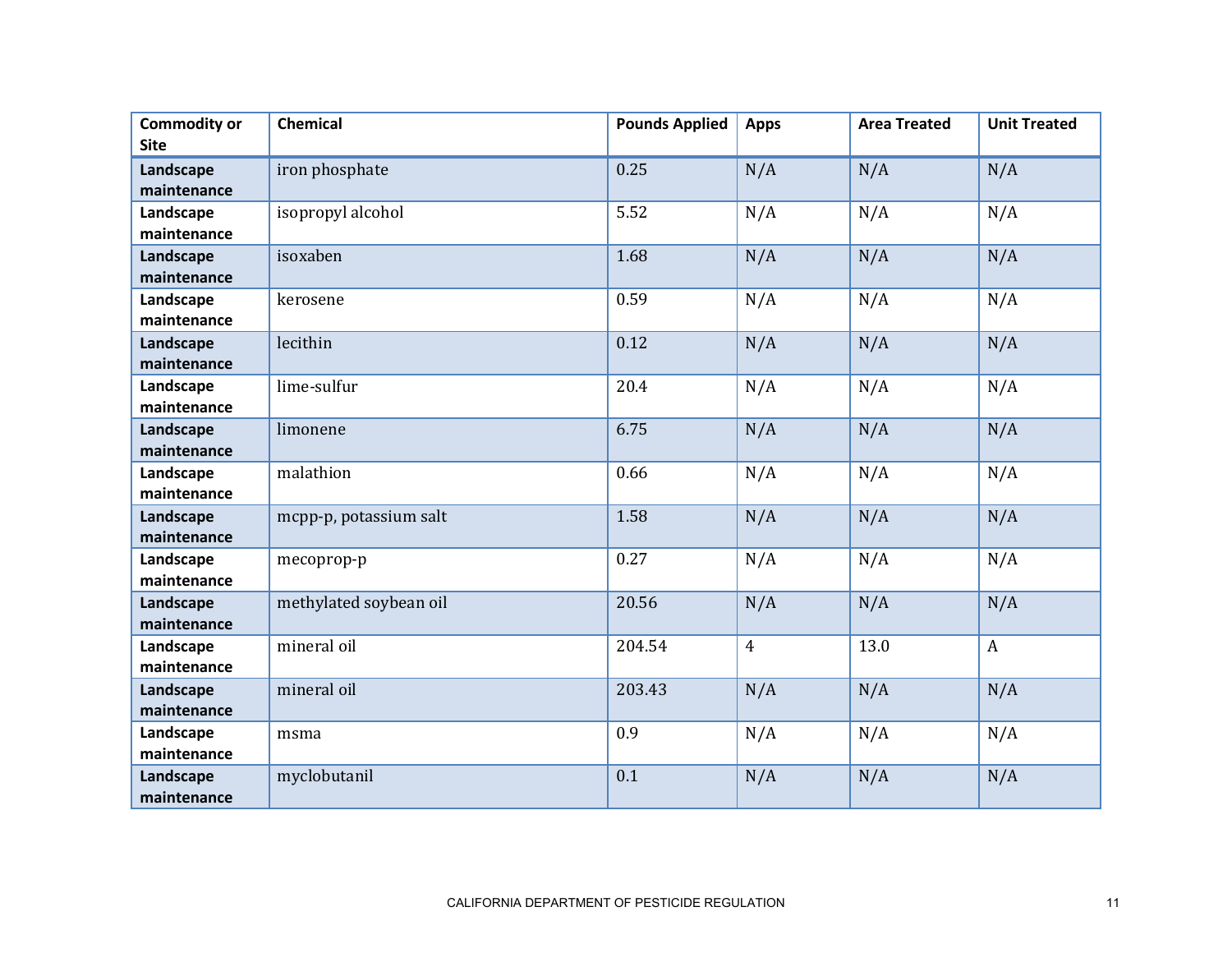| <b>Commodity or</b>      | <b>Chemical</b>                       | <b>Pounds Applied</b> | <b>Apps</b> | <b>Area Treated</b> | <b>Unit Treated</b> |
|--------------------------|---------------------------------------|-----------------------|-------------|---------------------|---------------------|
| <b>Site</b>              |                                       |                       |             |                     |                     |
| Landscape                | nonanoic acid                         | 12.29                 | N/A         | N/A                 | N/A                 |
| maintenance              |                                       |                       |             |                     |                     |
| Landscape                | nonanoic acid, other related          | 0.65                  | N/A         | N/A                 | N/A                 |
| maintenance              |                                       |                       |             |                     |                     |
| Landscape                | alpha-(para-nonylphenyl)-omega-       | 27.1                  | N/A         | N/A                 | N/A                 |
| maintenance              | hydroxypoly(oxyethylene)              |                       |             |                     |                     |
| Landscape                | oleic acid, ethyl ester               | 1.82                  | N/A         | N/A                 | N/A                 |
| maintenance              |                                       |                       |             |                     |                     |
| Landscape                | oryzalin                              | 8.47                  | N/A         | N/A                 | N/A                 |
| maintenance              |                                       |                       |             |                     |                     |
| Landscape                | oxyfluorfen                           | 0.77                  | N/A         | N/A                 | N/A                 |
| maintenance              |                                       |                       |             |                     |                     |
| Landscape                | paclobutrazol                         | 8.28                  | N/A         | N/A                 | N/A                 |
| maintenance              |                                       |                       |             |                     |                     |
| Landscape                | pcnb                                  | 194.16                | N/A         | N/A                 | N/A                 |
| maintenance              |                                       |                       |             |                     |                     |
| Landscape                | pendimethalin                         | 22.46                 | N/A         | N/A                 | N/A                 |
| maintenance              |                                       |                       |             |                     |                     |
| Landscape<br>maintenance | penoxsulam                            | 0.02                  | N/A         | N/A                 | N/A                 |
| Landscape                |                                       | 10.91                 |             | N/A                 | N/A                 |
| maintenance              | permethrin                            |                       | N/A         |                     |                     |
| Landscape                | polyalkene oxide modified heptamethyl | 1.22                  | N/A         | N/A                 | N/A                 |
| maintenance              | trisiloxane                           |                       |             |                     |                     |
| Landscape                | polyethylene glycol stearate          | 0.45                  | N/A         | N/A                 | N/A                 |
| maintenance              |                                       |                       |             |                     |                     |
| Landscape                | potassium phosphite                   | 130.53                | N/A         | N/A                 | N/A                 |
| maintenance              |                                       |                       |             |                     |                     |
| Landscape                | prodiamine                            | 5.27                  | N/A         | N/A                 | N/A                 |
| maintenance              |                                       |                       |             |                     |                     |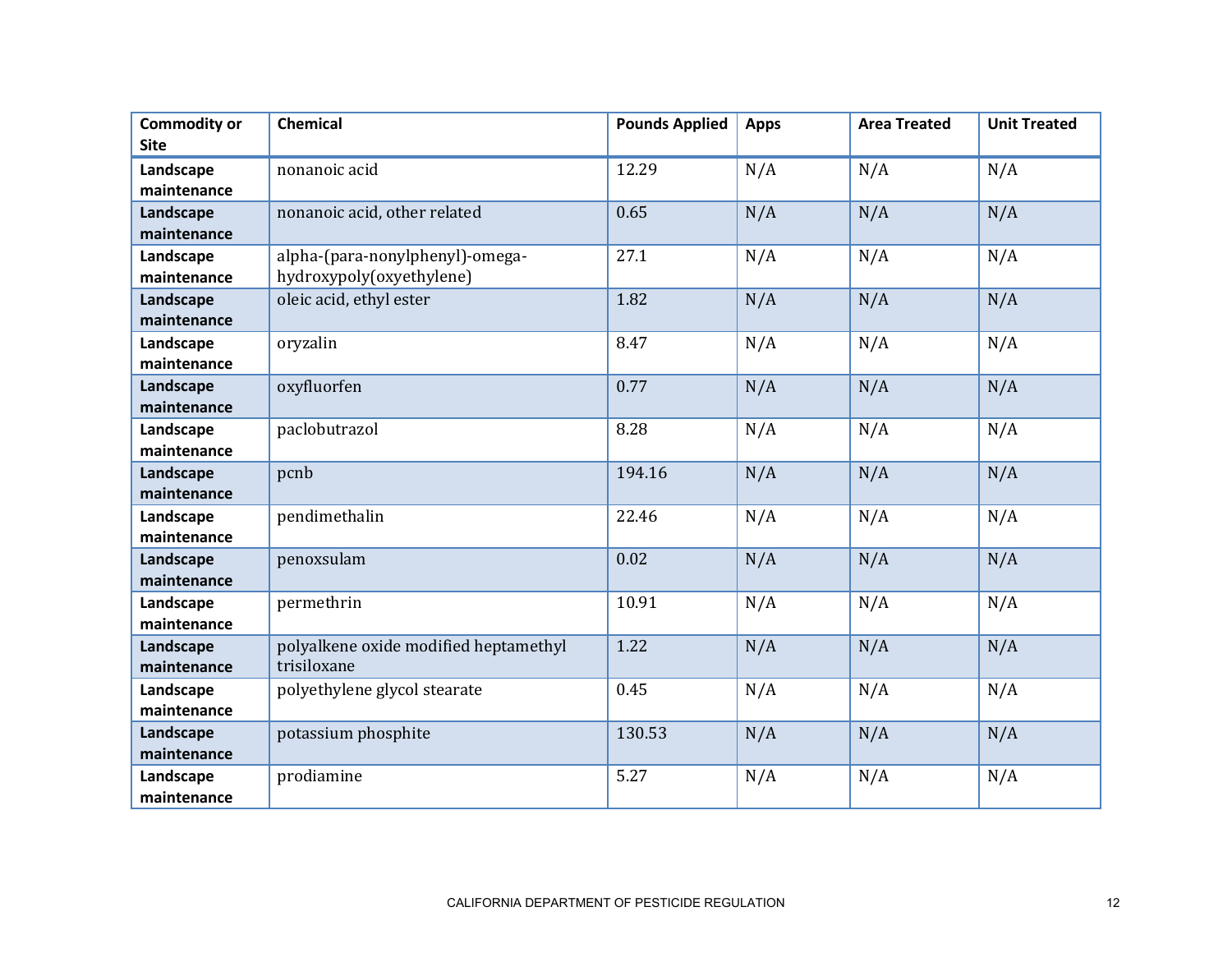| <b>Commodity or</b> | <b>Chemical</b>                         | <b>Pounds Applied</b> | <b>Apps</b>    | <b>Area Treated</b> | <b>Unit Treated</b> |
|---------------------|-----------------------------------------|-----------------------|----------------|---------------------|---------------------|
| <b>Site</b>         |                                         |                       |                |                     |                     |
| Landscape           | propiconazole                           | 14.28                 | 6              | 19.5                | $\overline{A}$      |
| maintenance         |                                         |                       |                |                     |                     |
| Landscape           | propiconazole                           | 1.76                  | $\overline{3}$ | 96,000.0            | S                   |
| maintenance         |                                         |                       |                |                     |                     |
| Landscape           | propiconazole                           | 46.01                 | N/A            | N/A                 | N/A                 |
| maintenance         |                                         |                       |                |                     |                     |
| Landscape           | propylene glycol                        | 0.11                  | N/A            | N/A                 | N/A                 |
| maintenance         |                                         |                       |                |                     |                     |
| Landscape           | pyraclostrobin                          | 7.66                  | N/A            | N/A                 | N/A                 |
| maintenance         |                                         |                       |                |                     |                     |
| Landscape           | quinclorac                              | 0.86                  | N/A            | N/A                 | N/A                 |
| maintenance         |                                         |                       |                |                     |                     |
| Landscape           | quinclorac, dimethylamine salt          | 0.89                  | N/A            | N/A                 | N/A                 |
| maintenance         |                                         |                       |                |                     |                     |
| Landscape           | soybean fatty acids, dimethylamine salt | 0.02                  | N/A            | N/A                 | N/A                 |
| maintenance         |                                         |                       |                |                     |                     |
| Landscape           | sulfentrazone                           | 0.07                  | N/A            | N/A                 | N/A                 |
| maintenance         |                                         |                       |                |                     |                     |
| Landscape           | sulfur                                  | 5.7                   | N/A            | N/A                 | N/A                 |
| maintenance         |                                         |                       |                |                     |                     |
| Landscape           | tall oil                                | 1.45                  | N/A            | N/A                 | N/A                 |
| maintenance         |                                         |                       |                |                     |                     |
| Landscape           | tall oil fatty acids                    | 4.66                  | N/A            | N/A                 | N/A                 |
| maintenance         |                                         |                       |                |                     |                     |
| Landscape           | thiophanate-methyl                      | 13.92                 | N/A            | N/A                 | N/A                 |
| maintenance         |                                         |                       |                |                     |                     |
| Landscape           | thiram                                  | 127.5                 | N/A            | N/A                 | N/A                 |
| maintenance         |                                         |                       |                |                     |                     |
| Landscape           | triclopyr, butoxyethyl ester            | 120.2                 | N/A            | N/A                 | N/A                 |
| maintenance         |                                         |                       |                |                     |                     |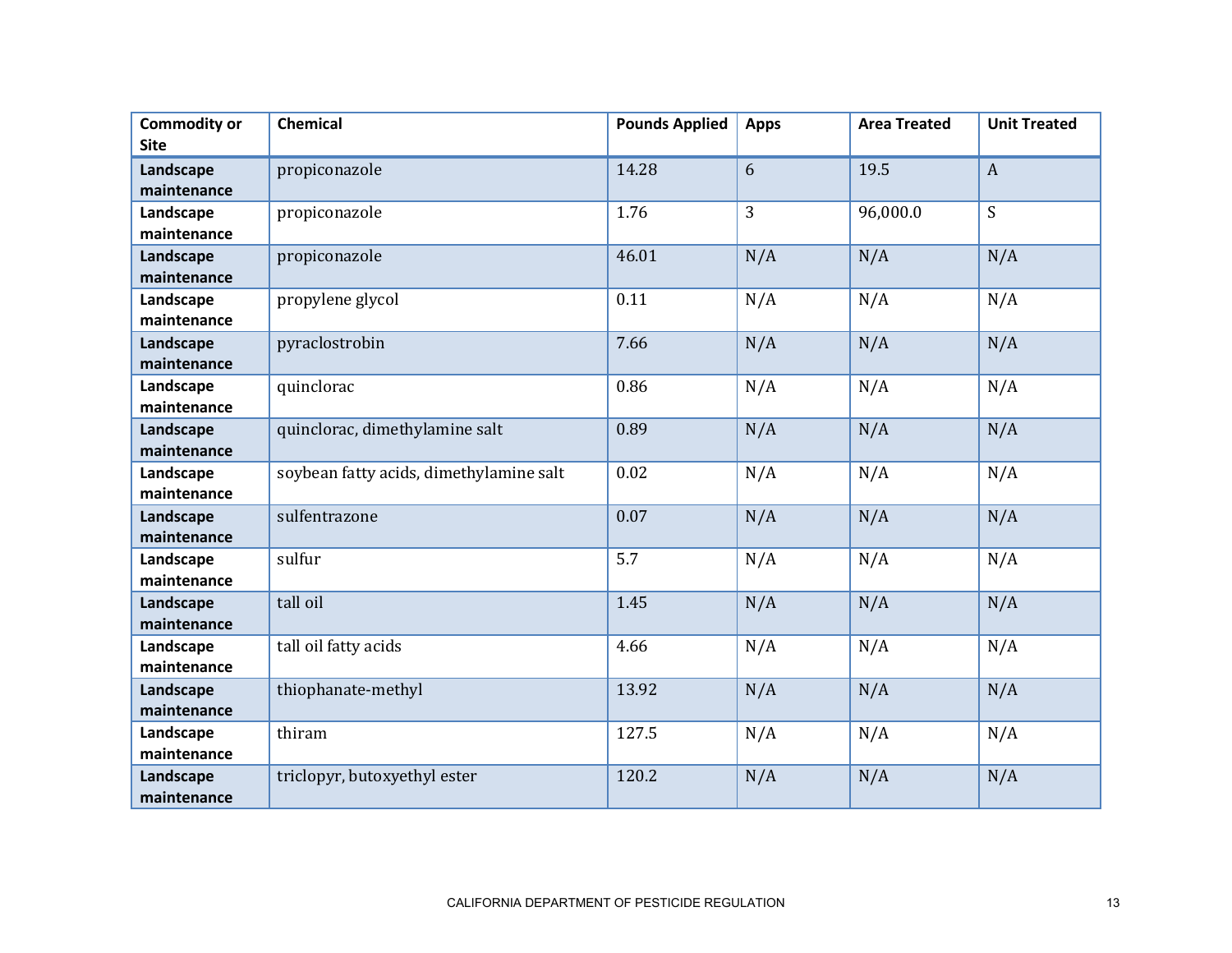| <b>Commodity or</b><br><b>Site</b> | <b>Chemical</b>                                                    | <b>Pounds Applied</b> | <b>Apps</b>  | <b>Area Treated</b> | <b>Unit Treated</b> |
|------------------------------------|--------------------------------------------------------------------|-----------------------|--------------|---------------------|---------------------|
| Landscape<br>maintenance           | triclopyr, triethylamine salt                                      | 69.94                 | N/A          | N/A                 | N/A                 |
| Landscape<br>maintenance           | trifluralin                                                        | 6.74                  | N/A          | N/A                 | N/A                 |
| Landscape<br>maintenance           | trinexapac-ethyl                                                   | 0.5                   | 3            | 9.5                 | $\mathbf{A}$        |
| Landscape<br>maintenance           | trinexapac-ethyl                                                   | 23.68                 | N/A          | N/A                 | N/A                 |
| Landscape<br>maintenance           | alpha-undecyl-omega-<br>hydroxypoly(oxyethylene)                   | 1.04                  | N/A          | N/A                 | N/A                 |
| Landscape<br>maintenance           | zinc phosphide                                                     | 0.05                  | N/A          | N/A                 | N/A                 |
| N-grnhs flower                     | oryzalin                                                           | 9.07                  | N/A          | 4.34                | $\boldsymbol{A}$    |
| <b>N-grnhs flower</b>              | oxyfluorfen                                                        | 3.4                   | N/A          | 4.34                | $\boldsymbol{A}$    |
| N-grnhs<br>transplants             | bacillus thuringiensis (berliner), subsp.<br>kurstaki strain sa-12 | 0.06                  | $\mathbf{1}$ | 0.06                | $\boldsymbol{A}$    |
| N-grnhs<br>transplants             | glyphosate, isopropylamine salt                                    | 0.33                  | 14           | 0.9                 | $\overline{A}$      |
| N-grnhs<br>transplants             | oryzalin                                                           | 0.01                  | $\mathbf{1}$ | 0.06                | $\boldsymbol{A}$    |
| N-grnhs<br>transplants             | oxyfluorfen                                                        | 0.02                  | $\mathbf{1}$ | 0.06                | $\overline{A}$      |
| N-outdr flower                     | glyphosate, isopropylamine salt                                    | 10.59                 | N/A          | 4.3                 | $\boldsymbol{A}$    |
| N-outdr<br>transplants             | glyphosate, isopropylamine salt                                    | 0.74                  | 13           | 3.5                 | $\boldsymbol{A}$    |
| N-outdr<br>transplants             | oryzalin                                                           | 0.01                  | $\mathbf{1}$ | 0.14                | $\boldsymbol{A}$    |
| N-outdr<br>transplants             | oxadiazon                                                          | 0.01                  | $\mathbf{1}$ | 0.14                | $\overline{A}$      |
| N-outdr<br>transplants             | oxyfluorfen                                                        | 0.01                  | $\mathbf{1}$ | 0.14                | $\boldsymbol{A}$    |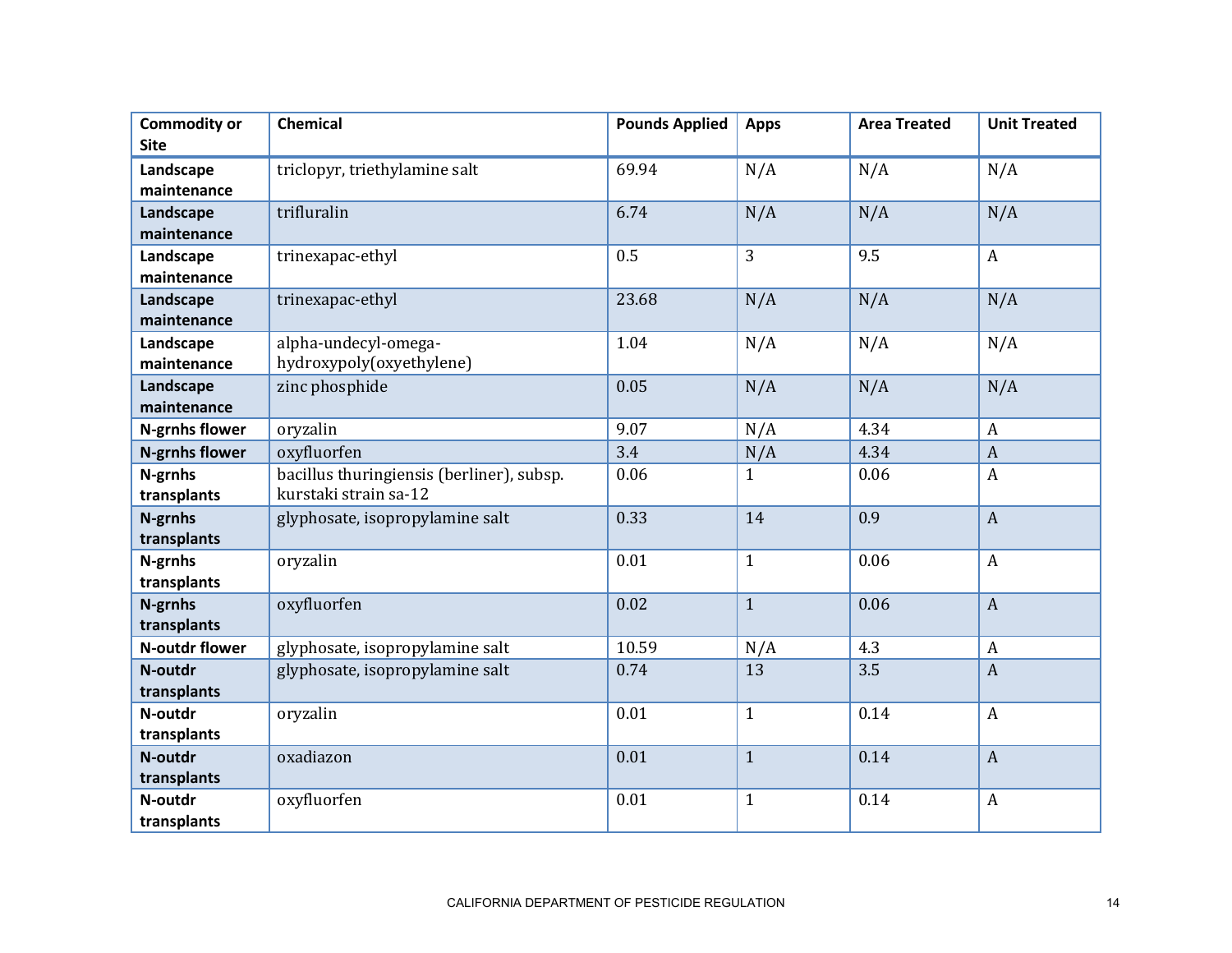| <b>Commodity or</b> | <b>Chemical</b>                                                                                  | <b>Pounds Applied</b> | <b>Apps</b>    | <b>Area Treated</b> | <b>Unit Treated</b> |
|---------------------|--------------------------------------------------------------------------------------------------|-----------------------|----------------|---------------------|---------------------|
| <b>Site</b>         |                                                                                                  |                       |                |                     |                     |
| <b>Olive</b>        | copper ammonium complex                                                                          | 2.62                  | N/A            | 1.0                 | $\overline{A}$      |
| Pastureland         | aminopyralid, triisopropanolamine salt                                                           | 2.61                  | N/A            | 33.0                | $\boldsymbol{A}$    |
| Pastureland         | clopyralid, monoethanolamine salt                                                                | 0.12                  | N/A            | 1.0                 | $\overline{A}$      |
| Pastureland         | 2,4-d, butoxyethanol ester                                                                       | 2.72                  | N/A            | 5.0                 | $\overline{A}$      |
| <b>Pastureland</b>  | glyphosate, isopropylamine salt                                                                  | 5.88                  | $\overline{2}$ | 30.15               | $\overline{A}$      |
| Pastureland         | glyphosate, potassium salt                                                                       | 13.19                 | N/A            | 20.25               | $\overline{A}$      |
| Pastureland         | isopropylamine dodecylbenzene sulfonate                                                          | 0.01                  | N/A            | 20.0                | $\overline{A}$      |
| Pastureland         | lecithin                                                                                         | 0.44                  | N/A            | 48.0                | $\boldsymbol{A}$    |
| <b>Pastureland</b>  | methylated soybean oil                                                                           | 0.22                  | N/A            | 48.0                | $\overline{A}$      |
| Pastureland         | petroleum oil, paraffin based                                                                    | 1.71                  | N/A            | 20.0                | $\boldsymbol{A}$    |
| <b>Pastureland</b>  | polyoxyethylene sorbitan monooleate                                                              | 0.04                  | N/A            | 20.0                | $\overline{A}$      |
| Pastureland         | polyoxyethylene sorbitan trioleate                                                               | 0.28                  | N/A            | 20.0                | $\boldsymbol{A}$    |
| Pastureland         | triclopyr, butoxyethyl ester                                                                     | 12.69                 | N/A            | 46.3                | $\overline{A}$      |
| Pastureland         | triclopyr, triethylamine salt                                                                    | 1.59                  | N/A            | 4.0                 | $\overline{A}$      |
| Pastureland         | alpha-undecyl-omega-<br>hydroxypoly(oxyethylene)                                                 | 0.22                  | N/A            | 48.0                | $\overline{A}$      |
| Peach               | bacillus thuringiensis, subsp. kurstaki,<br>strain abts-351, fermentation solids and<br>solubles | 1.08                  | $\mathbf{1}$   | 0.66                | $\boldsymbol{A}$    |
| Peach               | copper oxide (ous)                                                                               | 24.33                 | $\overline{2}$ | 2.66                | $\overline{A}$      |
| Peach               | lime-sulfur                                                                                      | 9.24                  | N/A            | 0.25                | $\overline{A}$      |
| Peach               | mineral oil                                                                                      | 37.47                 | $\overline{2}$ | 2.66                | $\overline{A}$      |
| <b>Pome fruit</b>   | lime-sulfur                                                                                      | 1.15                  | N/A            | 0.13                | $\boldsymbol{A}$    |
| <b>Pome fruit</b>   | petroleum oil, unclassified                                                                      | 0.44                  | $\mathbf{1}$   | 0.38                | $\overline{A}$      |
| <b>Pome fruit</b>   | pyrethrins                                                                                       | 0.02                  | $\overline{2}$ | 1.25                | $\overline{A}$      |
| Rangeland           | aminopyralid, triisopropanolamine salt                                                           | 0.9                   | N/A            | 5.25                | $\overline{A}$      |
| Rangeland           | glyphosate, isopropylamine salt                                                                  | 8.48                  | N/A            | 32.0                | $\overline{A}$      |
| Rangeland           | lecithin                                                                                         | 2.03                  | N/A            | 20.0                | $\overline{A}$      |
| Rangeland           | methylated soybean oil                                                                           | 1.02                  | N/A            | 20.0                | $\overline{A}$      |
| Rangeland           | triclopyr, butoxyethyl ester                                                                     | 36.69                 | N/A            | 100.0               | $\overline{A}$      |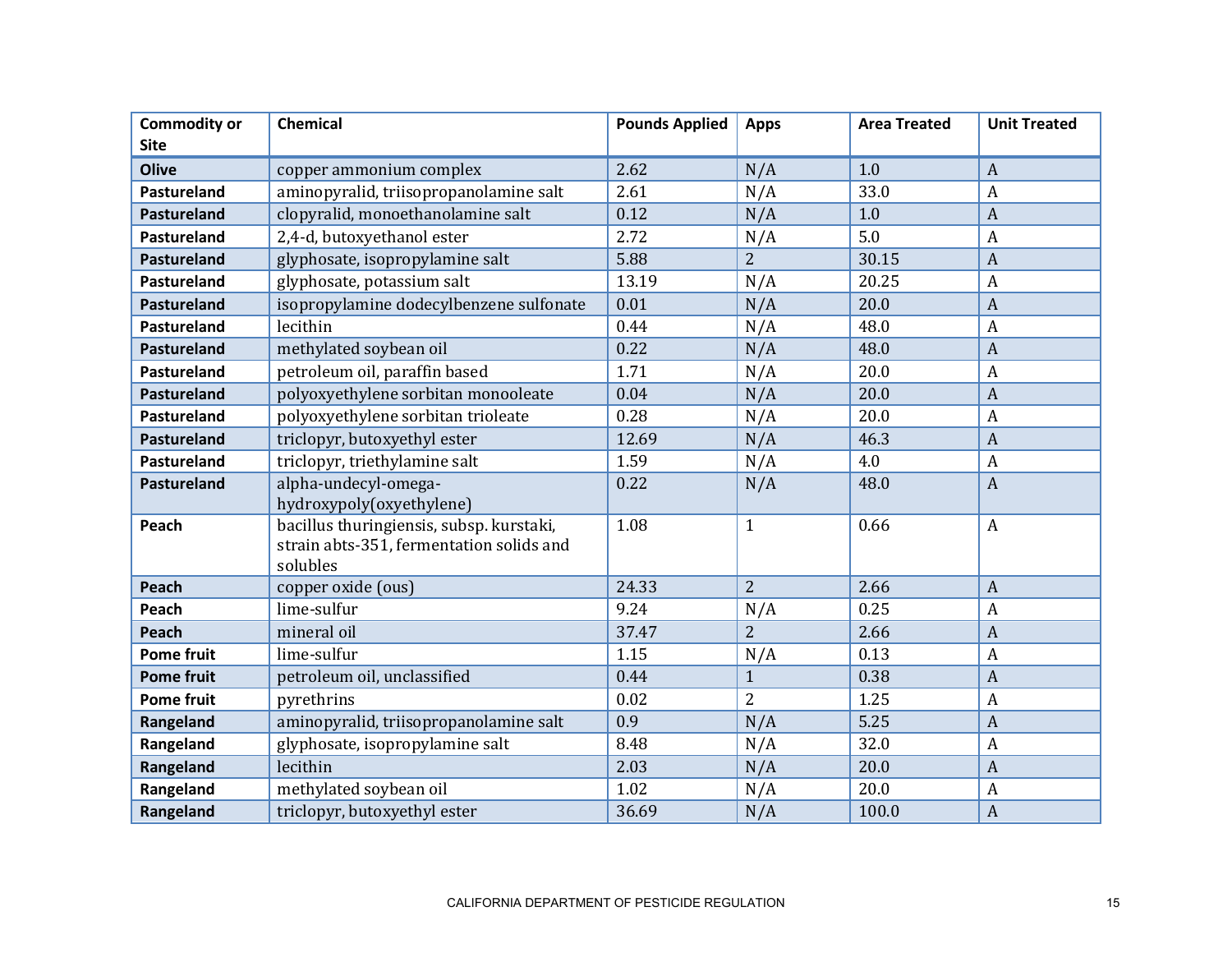| <b>Commodity or</b>               | Chemical                               | <b>Pounds Applied</b> | <b>Apps</b> | <b>Area Treated</b> | <b>Unit Treated</b> |
|-----------------------------------|----------------------------------------|-----------------------|-------------|---------------------|---------------------|
| <b>Site</b>                       |                                        |                       |             |                     |                     |
| Rangeland                         | alpha-undecyl-omega-                   | 1.02                  | N/A         | 20.0                | $\boldsymbol{A}$    |
|                                   | hydroxypoly(oxyethylene)               |                       |             |                     |                     |
| <b>Regulatory pest</b>            | cyfluthrin                             | 1.12                  | N/A         | N/A                 | N/A                 |
| control                           |                                        |                       |             |                     |                     |
| <b>Regulatory pest</b>            | disodium octaborate tetrahydrate       | 10.78                 | N/A         | N/A                 | N/A                 |
| control                           |                                        |                       |             |                     |                     |
| <b>Regulatory pest</b><br>control | fipronil                               | 0.31                  | N/A         | N/A                 | N/A                 |
| <b>Regulatory pest</b>            | lambda-cyhalothrin                     | 0.01                  | N/A         | N/A                 | N/A                 |
| control                           |                                        |                       |             |                     |                     |
| <b>Regulatory pest</b>            | permethrin                             | 109.48                | N/A         | N/A                 | N/A                 |
| control                           |                                        |                       |             |                     |                     |
| <b>Rights of way</b>              | alpha-alkyl (c9-c11)-omega-            | 2.29                  | N/A         | N/A                 | N/A                 |
|                                   | hydroxypoly(oxyethylene)               |                       |             |                     |                     |
| <b>Rights of way</b>              | allyloxypolyethylene glycol acetate    | 1.04                  | N/A         | N/A                 | N/A                 |
| <b>Rights of way</b>              | aminocyclopyrachlor, potassium salt    | 0.9                   | N/A         | N/A                 | N/A                 |
| <b>Rights of way</b>              | aminopyralid, triisopropanolamine salt | 71.84                 | N/A         | N/A                 | N/A                 |
| <b>Rights of way</b>              | ammonium nitrate                       | 0.27                  | N/A         | N/A                 | N/A                 |
| <b>Rights of way</b>              | ammonium sulfate                       | 6.74                  | N/A         | N/A                 | N/A                 |
| <b>Rights of way</b>              | benzoic acid                           | 7.82                  | N/A         | N/A                 | N/A                 |
| <b>Rights of way</b>              | borax                                  | 527.31                | N/A         | N/A                 | N/A                 |
| <b>Rights of way</b>              | butyl alcohol                          | 0.69                  | N/A         | N/A                 | N/A                 |
| <b>Rights of way</b>              | chlorsulfuron                          | 0.62                  | N/A         | N/A                 | N/A                 |
| <b>Rights of way</b>              | clethodim                              | 6.39                  | N/A         | N/A                 | N/A                 |
| <b>Rights of way</b>              | clopyralid, monoethanolamine salt      | 1.85                  | N/A         | N/A                 | N/A                 |
| <b>Rights of way</b>              | copper carbonate, basic                | 20.88                 | N/A         | N/A                 | N/A                 |
| <b>Rights of way</b>              | copper ethanolamine complexes, mixed   | 3,998.2               | N/A         | N/A                 | N/A                 |
| <b>Rights of way</b>              | copper ethylenediamine complex         | 2,568.57              | N/A         | N/A                 | N/A                 |
| <b>Rights of way</b>              | copper triethanolamine complex         | 2,899.37              | N/A         | N/A                 | N/A                 |
| <b>Rights of way</b>              | dazomet                                | 316.05                | N/A         | N/A                 | N/A                 |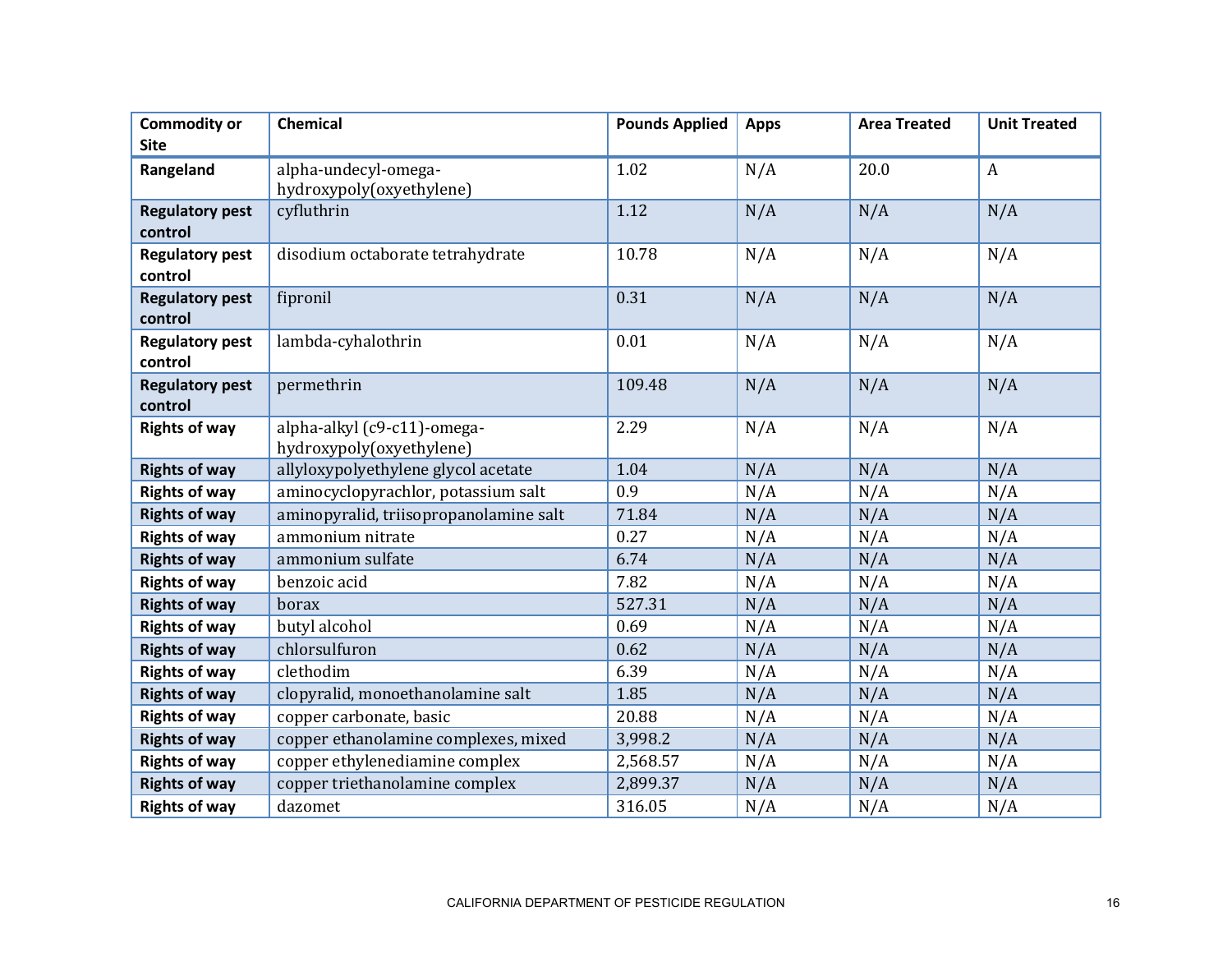| <b>Commodity or</b>  | Chemical                                                              | <b>Pounds Applied</b> | <b>Apps</b> | <b>Area Treated</b> | <b>Unit Treated</b> |
|----------------------|-----------------------------------------------------------------------|-----------------------|-------------|---------------------|---------------------|
| <b>Site</b>          |                                                                       |                       |             |                     |                     |
| <b>Rights of way</b> | diethylene glycol                                                     | 0.92                  | N/A         | N/A                 | N/A                 |
| <b>Rights of way</b> | dimethyl alkyl tertiary amines                                        | 8.52                  | N/A         | N/A                 | N/A                 |
| <b>Rights of way</b> | dimethylpolysiloxane                                                  | 0.46                  | N/A         | N/A                 | N/A                 |
| <b>Rights of way</b> | diquat dibromide                                                      | 15.47                 | N/A         | N/A                 | N/A                 |
| <b>Rights of way</b> | disodium octaborate tetrahydrate                                      | 25.67                 | N/A         | N/A                 | N/A                 |
| <b>Rights of way</b> | dithiopyr                                                             | 217.06                | N/A         | N/A                 | N/A                 |
| <b>Rights of way</b> | fatty acids, mixed                                                    | 19.27                 | N/A         | N/A                 | N/A                 |
| <b>Rights of way</b> | flumioxazin                                                           | 6.55                  | N/A         | N/A                 | N/A                 |
| <b>Rights of way</b> | foramsulfuron                                                         | < 0.01                | N/A         | N/A                 | N/A                 |
| <b>Rights of way</b> | glufosinate-ammonium                                                  | 1.9                   | N/A         | N/A                 | N/A                 |
| <b>Rights of way</b> | glyphosate, dimethylamine salt                                        | 937.49                | N/A         | N/A                 | N/A                 |
| <b>Rights of way</b> | glyphosate, isopropylamine salt                                       | 4,348.96              | N/A         | N/A                 | N/A                 |
| <b>Rights of way</b> | glyphosate, potassium salt                                            | 25.95                 | N/A         | N/A                 | N/A                 |
| <b>Rights of way</b> | 2-(3-hydroxypropyl)-hepta-methyl<br>trisiloxane, ethoxylated, acetate | 3.61                  | N/A         | N/A                 | N/A                 |
| <b>Rights of way</b> | imazapyr, isopropylamine salt                                         | 239.55                | N/A         | N/A                 | N/A                 |
| <b>Rights of way</b> | indaziflam                                                            | 37.26                 | N/A         | N/A                 | N/A                 |
| <b>Rights of way</b> | iodosulfuron-methyl-sodium                                            | < 0.01                | N/A         | N/A                 | N/A                 |
| <b>Rights of way</b> | isopropylamine dodecylbenzene sulfonate                               | 0.01                  | N/A         | N/A                 | N/A                 |
| <b>Rights of way</b> | isoxaben                                                              | 41.0                  | N/A         | N/A                 | N/A                 |
| <b>Rights of way</b> | lecithin                                                              | 85.45                 | N/A         | N/A                 | N/A                 |
| <b>Rights of way</b> | mcpp-p, potassium salt                                                | 1.49                  | N/A         | N/A                 | N/A                 |
| <b>Rights of way</b> | methylated soybean oil                                                | 1,964.3               | N/A         | N/A                 | N/A                 |
| <b>Rights of way</b> | mineral oil                                                           | 300.3                 | N/A         | N/A                 | N/A                 |
| <b>Rights of way</b> | alpha-(para-nonylphenyl)-omega-<br>hydroxypoly(oxyethylene)           | 287.9                 | N/A         | N/A                 | N/A                 |
| <b>Rights of way</b> | oleic acid, ethyl ester                                               | 280.3                 | N/A         | N/A                 | N/A                 |
| <b>Rights of way</b> | oleic acid, methyl ester                                              | 117.71                | N/A         | N/A                 | N/A                 |
| <b>Rights of way</b> | oxyfluorfen                                                           | 37.57                 | N/A         | N/A                 | N/A                 |
| <b>Rights of way</b> | penoxsulam                                                            | 0.79                  | N/A         | N/A                 | N/A                 |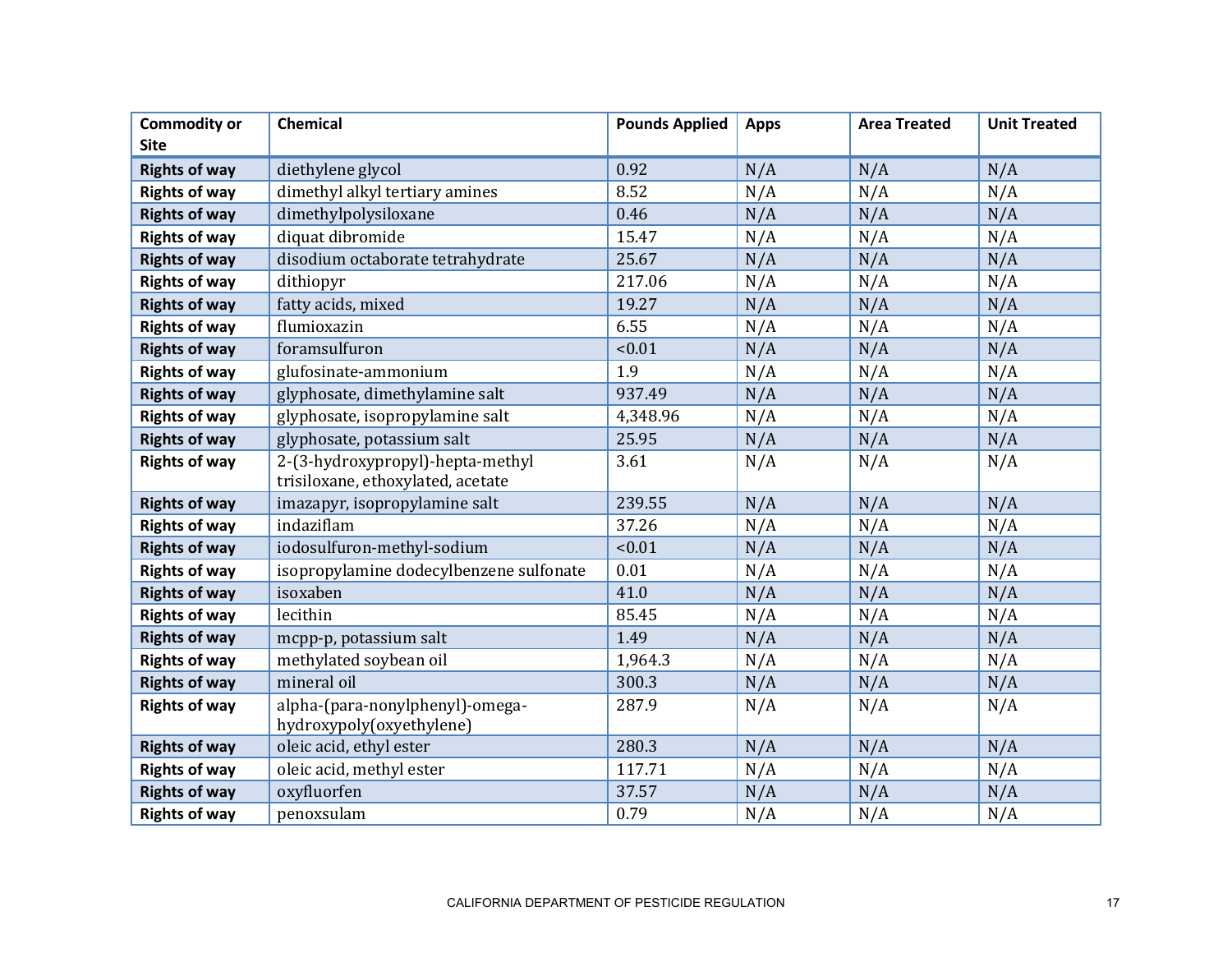| <b>Commodity or</b>               | Chemical                               | <b>Pounds Applied</b> | <b>Apps</b>  | <b>Area Treated</b> | <b>Unit Treated</b> |
|-----------------------------------|----------------------------------------|-----------------------|--------------|---------------------|---------------------|
| <b>Site</b>                       |                                        |                       |              |                     |                     |
| <b>Rights of way</b>              | petroleum oil, paraffin based          | 1.9                   | N/A          | N/A                 | N/A                 |
| <b>Rights of way</b>              | polyethylene glycol diacetate          | 0.09                  | N/A          | N/A                 | N/A                 |
| <b>Rights of way</b>              | polyethylene glycol stearate           | 70.08                 | N/A          | N/A                 | N/A                 |
| <b>Rights of way</b>              | polyoxyethylene sorbitan monooleate    | 0.05                  | N/A          | N/A                 | N/A                 |
| <b>Rights of way</b>              | polyoxyethylene sorbitan trioleate     | 0.31                  | N/A          | N/A                 | N/A                 |
| <b>Rights of way</b>              | polysorbate 65                         | 23.41                 | N/A          | N/A                 | N/A                 |
| <b>Rights of way</b>              | rimsulfuron                            | 0.1                   | N/A          | N/A                 | N/A                 |
| <b>Rights of way</b>              | sodium carbonate peroxyhydrate         | 212.5                 | N/A          | N/A                 | N/A                 |
| <b>Rights of way</b>              | sorbitan trioleate                     | 23.41                 | N/A          | N/A                 | N/A                 |
| <b>Rights of way</b>              | sulfentrazone                          | 130.9                 | N/A          | N/A                 | N/A                 |
| <b>Rights of way</b>              | sulfometuron-methyl                    | 1.63                  | N/A          | N/A                 | N/A                 |
| <b>Rights of way</b>              | tall oil fatty acids                   | 2.02                  | N/A          | N/A                 | N/A                 |
| <b>Rights of way</b>              | thiencarbazone-methyl                  | < 0.01                | N/A          | N/A                 | N/A                 |
| <b>Rights of way</b>              | triclopyr, butoxyethyl ester           | 75.33                 | N/A          | N/A                 | N/A                 |
| <b>Rights of way</b>              | triclopyr, triethylamine salt          | 960.21                | N/A          | N/A                 | N/A                 |
| <b>Rights of way</b>              | alpha-undecyl-omega-                   | 45.13                 | N/A          | N/A                 | N/A                 |
|                                   | hydroxypoly(oxyethylene)               |                       |              |                     |                     |
| Squash, winter                    | kaolin                                 | 7.6                   | $\mathbf{1}$ | 6.0                 | $\overline{A}$      |
| <b>Stone fruit</b>                | lime-sulfur                            | 1.25                  | $\mathbf{1}$ | 0.38                | $\boldsymbol{A}$    |
| <b>Stone fruit</b>                | petroleum oil, unclassified            | 0.36                  | N/A          | 0.13                | $\overline{A}$      |
| <b>Structural pest</b>            | abamectin                              | 0.02                  | N/A          | N/A                 | N/A                 |
| control                           |                                        |                       |              |                     |                     |
| <b>Structural pest</b>            | acephate                               | 0.83                  | N/A          | N/A                 | N/A                 |
| control                           |                                        |                       |              |                     |                     |
| <b>Structural pest</b>            | acetamiprid                            | 0.62                  | N/A          | N/A                 | N/A                 |
| control                           |                                        |                       |              |                     |                     |
| <b>Structural pest</b><br>control | d-trans allethrin                      | < 0.01                | N/A          | N/A                 | N/A                 |
| <b>Structural pest</b>            | aminopyralid, triisopropanolamine salt | 0.08                  | N/A          | N/A                 | N/A                 |
| control                           |                                        |                       |              |                     |                     |
|                                   |                                        |                       |              |                     |                     |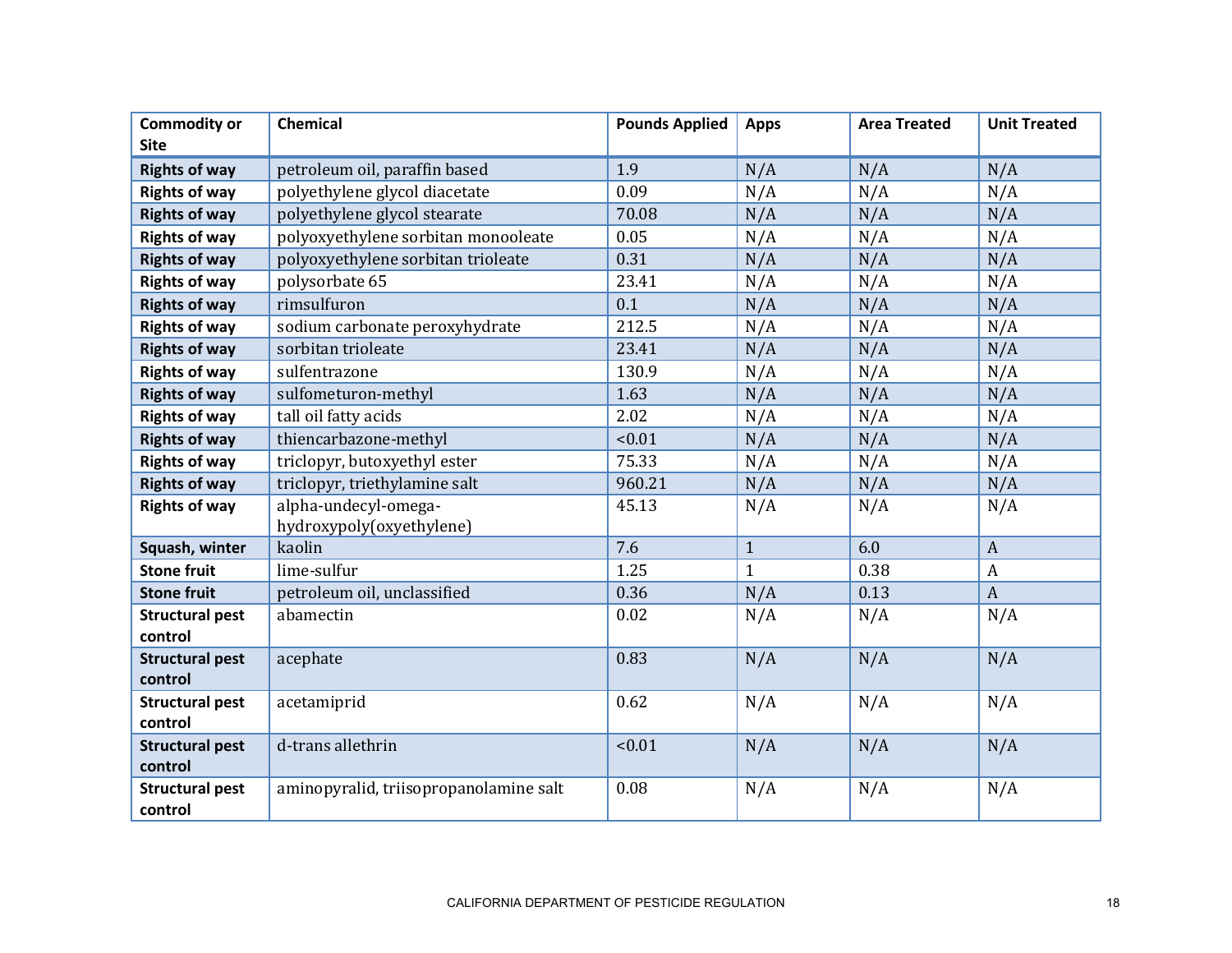| <b>Commodity or</b><br><b>Site</b> | <b>Chemical</b>     | <b>Pounds Applied</b> | <b>Apps</b> | <b>Area Treated</b> | <b>Unit Treated</b> |
|------------------------------------|---------------------|-----------------------|-------------|---------------------|---------------------|
| <b>Structural pest</b><br>control  | 4-aminopyridine     | < 0.01                | N/A         | N/A                 | N/A                 |
| <b>Structural pest</b><br>control  | bifenthrin          | 190.47                | N/A         | N/A                 | N/A                 |
| <b>Structural pest</b><br>control  | borax               | 0.06                  | N/A         | N/A                 | N/A                 |
| <b>Structural pest</b><br>control  | boric acid          | 124.34                | N/A         | N/A                 | N/A                 |
| <b>Structural pest</b><br>control  | brodifacoum         | < 0.01                | N/A         | N/A                 | N/A                 |
| <b>Structural pest</b><br>control  | bromadiolone        | 0.07                  | N/A         | N/A                 | N/A                 |
| <b>Structural pest</b><br>control  | bromethalin         | < 0.01                | N/A         | N/A                 | N/A                 |
| <b>Structural pest</b><br>control  | carfentrazone-ethyl | 0.01                  | N/A         | N/A                 | N/A                 |
| <b>Structural pest</b><br>control  | chlorantraniliprole | 0.13                  | N/A         | N/A                 | N/A                 |
| <b>Structural pest</b><br>control  | chlorfenapyr        | 4.62                  | N/A         | N/A                 | N/A                 |
| <b>Structural pest</b><br>control  | chlorpyrifos        | < 0.01                | N/A         | N/A                 | N/A                 |
| <b>Structural pest</b><br>control  | clothianidin        | 0.17                  | N/A         | N/A                 | N/A                 |
| <b>Structural pest</b><br>control  | copper naphthenate  | 1.17                  | N/A         | N/A                 | N/A                 |
| <b>Structural pest</b><br>control  | cyantraniliprole    | < 0.01                | N/A         | N/A                 | N/A                 |
| <b>Structural pest</b><br>control  | cyfluthrin          | 58.68                 | N/A         | N/A                 | N/A                 |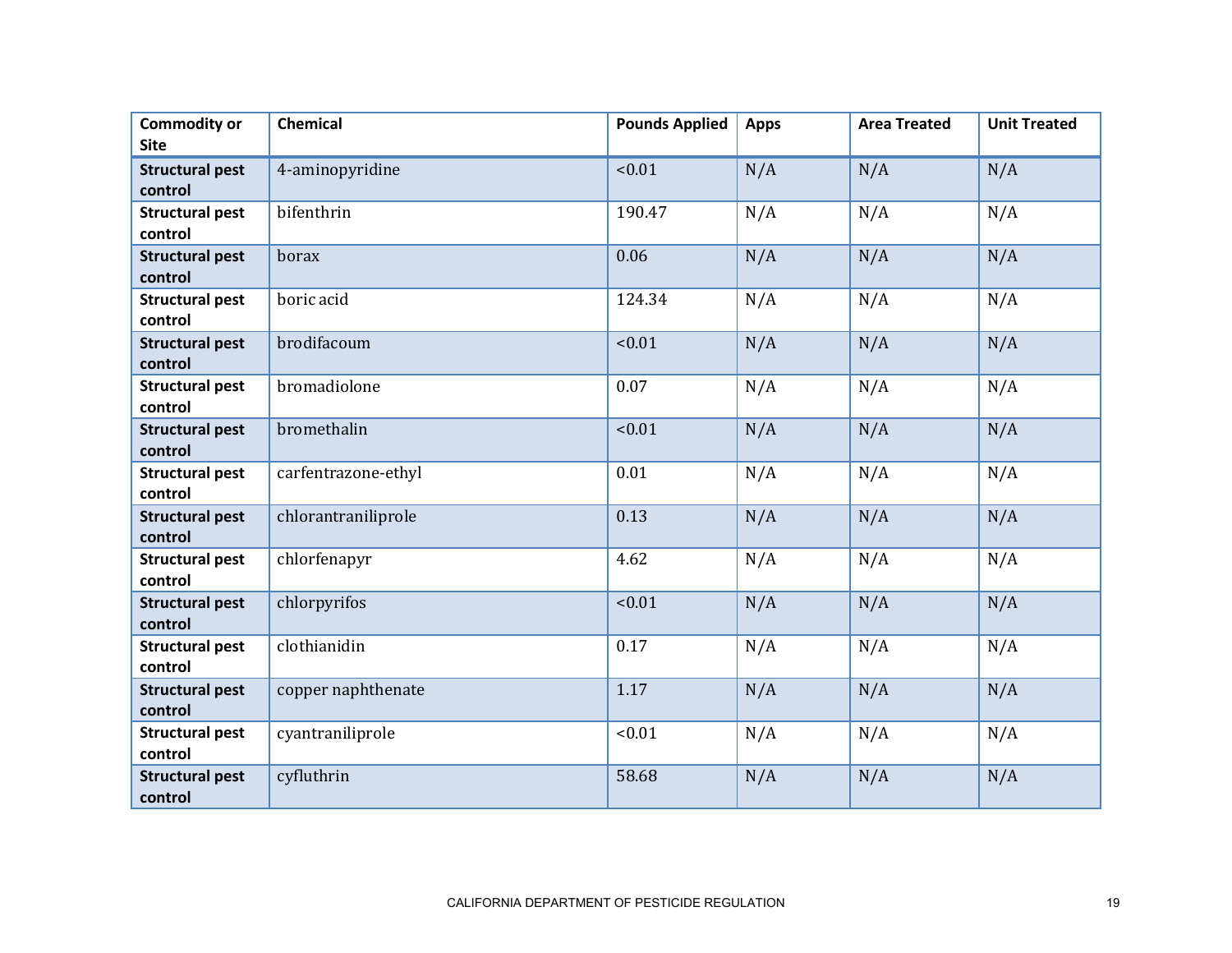| <b>Commodity or</b><br><b>Site</b> | <b>Chemical</b>                  | <b>Pounds Applied</b> | <b>Apps</b> | <b>Area Treated</b> | <b>Unit Treated</b> |
|------------------------------------|----------------------------------|-----------------------|-------------|---------------------|---------------------|
| <b>Structural pest</b><br>control  | beta-cyfluthrin                  | 21.92                 | N/A         | N/A                 | N/A                 |
| <b>Structural pest</b><br>control  | cypermethrin                     | 12.48                 | N/A         | N/A                 | N/A                 |
| <b>Structural pest</b><br>control  | (s)-cypermethrin                 | < 0.01                | N/A         | N/A                 | N/A                 |
| <b>Structural pest</b><br>control  | 2,4-d, 2-ethylhexyl ester        | 0.1                   | N/A         | N/A                 | N/A                 |
| <b>Structural pest</b><br>control  | ddvp                             | 0.05                  | N/A         | N/A                 | N/A                 |
| <b>Structural pest</b><br>control  | ddvp, other related              | < 0.01                | N/A         | N/A                 | N/A                 |
| <b>Structural pest</b><br>control  | deltamethrin                     | 16.04                 | N/A         | N/A                 | N/A                 |
| <b>Structural pest</b><br>control  | diatomaceous earth               | 2.91                  | N/A         | N/A                 | N/A                 |
| <b>Structural pest</b><br>control  | dicamba                          | 0.01                  | N/A         | N/A                 | N/A                 |
| <b>Structural pest</b><br>control  | difethialone                     | 0.01                  | N/A         | N/A                 | N/A                 |
| <b>Structural pest</b><br>control  | dinotefuran                      | 45.21                 | N/A         | N/A                 | N/A                 |
| <b>Structural pest</b><br>control  | diphacinone                      | 0.01                  | N/A         | N/A                 | N/A                 |
| <b>Structural pest</b><br>control  | diphacinone, sodium salt         | < 0.01                | N/A         | N/A                 | N/A                 |
| <b>Structural pest</b><br>control  | diquat dibromide                 | 0.02                  | N/A         | N/A                 | N/A                 |
| <b>Structural pest</b><br>control  | disodium octaborate tetrahydrate | 65.18                 | N/A         | N/A                 | N/A                 |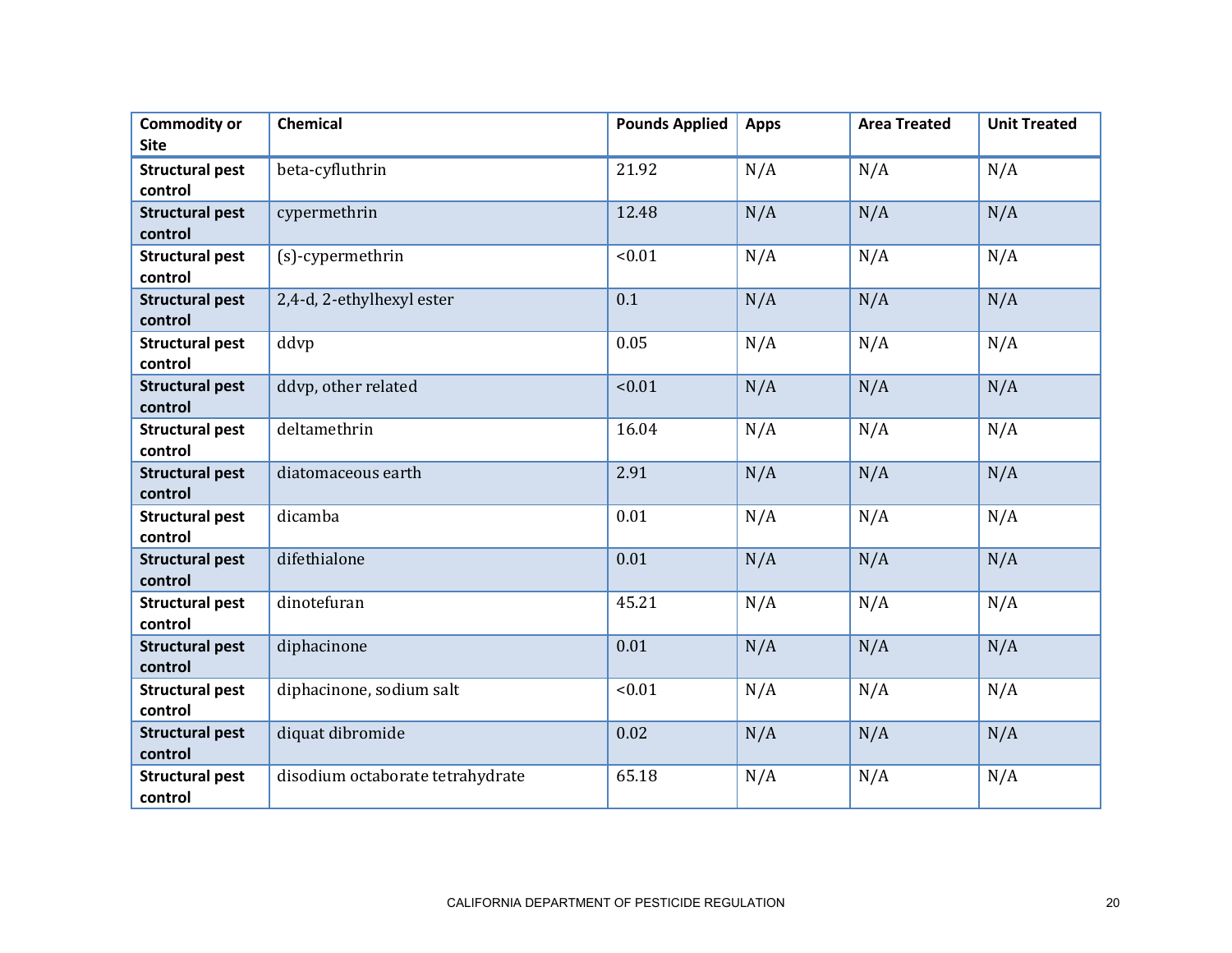| <b>Commodity or</b><br><b>Site</b> | <b>Chemical</b>                 | <b>Pounds Applied</b> | <b>Apps</b> | <b>Area Treated</b> | <b>Unit Treated</b> |
|------------------------------------|---------------------------------|-----------------------|-------------|---------------------|---------------------|
| <b>Structural pest</b>             | dithiopyr                       | 0.1                   | N/A         | N/A                 | N/A                 |
| control                            |                                 |                       |             |                     |                     |
| <b>Structural pest</b>             | endothall, dipotassium salt     | 5.39                  | N/A         | N/A                 | N/A                 |
| control                            | esfenvalerate                   | 12.37                 | N/A         |                     |                     |
| <b>Structural pest</b><br>control  |                                 |                       |             | N/A                 | N/A                 |
| <b>Structural pest</b><br>control  | etofenprox                      | 0.14                  | N/A         | N/A                 | N/A                 |
| <b>Structural pest</b><br>control  | ferric sodium edta              | 0.01                  | N/A         | N/A                 | N/A                 |
| <b>Structural pest</b><br>control  | fipronil                        | 103.49                | N/A         | N/A                 | N/A                 |
| <b>Structural pest</b><br>control  | glyphosate, isopropylamine salt | 8.44                  | N/A         | N/A                 | N/A                 |
| <b>Structural pest</b><br>control  | halosulfuron-methyl             | < 0.01                | N/A         | N/A                 | N/A                 |
| <b>Structural pest</b><br>control  | heptyl butyrate                 | 0.11                  | N/A         | N/A                 | N/A                 |
| <b>Structural pest</b><br>control  | hydramethylnon                  | 0.01                  | N/A         | N/A                 | N/A                 |
| <b>Structural pest</b><br>control  | hydroprene                      | 0.26                  | N/A         | N/A                 | N/A                 |
| <b>Structural pest</b><br>control  | imidacloprid                    | 51.41                 | N/A         | N/A                 | N/A                 |
| <b>Structural pest</b><br>control  | indoxacarb                      | 5.69                  | N/A         | N/A                 | N/A                 |
| <b>Structural pest</b><br>control  | iron phosphate                  | 0.01                  | N/A         | N/A                 | N/A                 |
| <b>Structural pest</b><br>control  | isoxaben                        | 0.12                  | N/A         | N/A                 | N/A                 |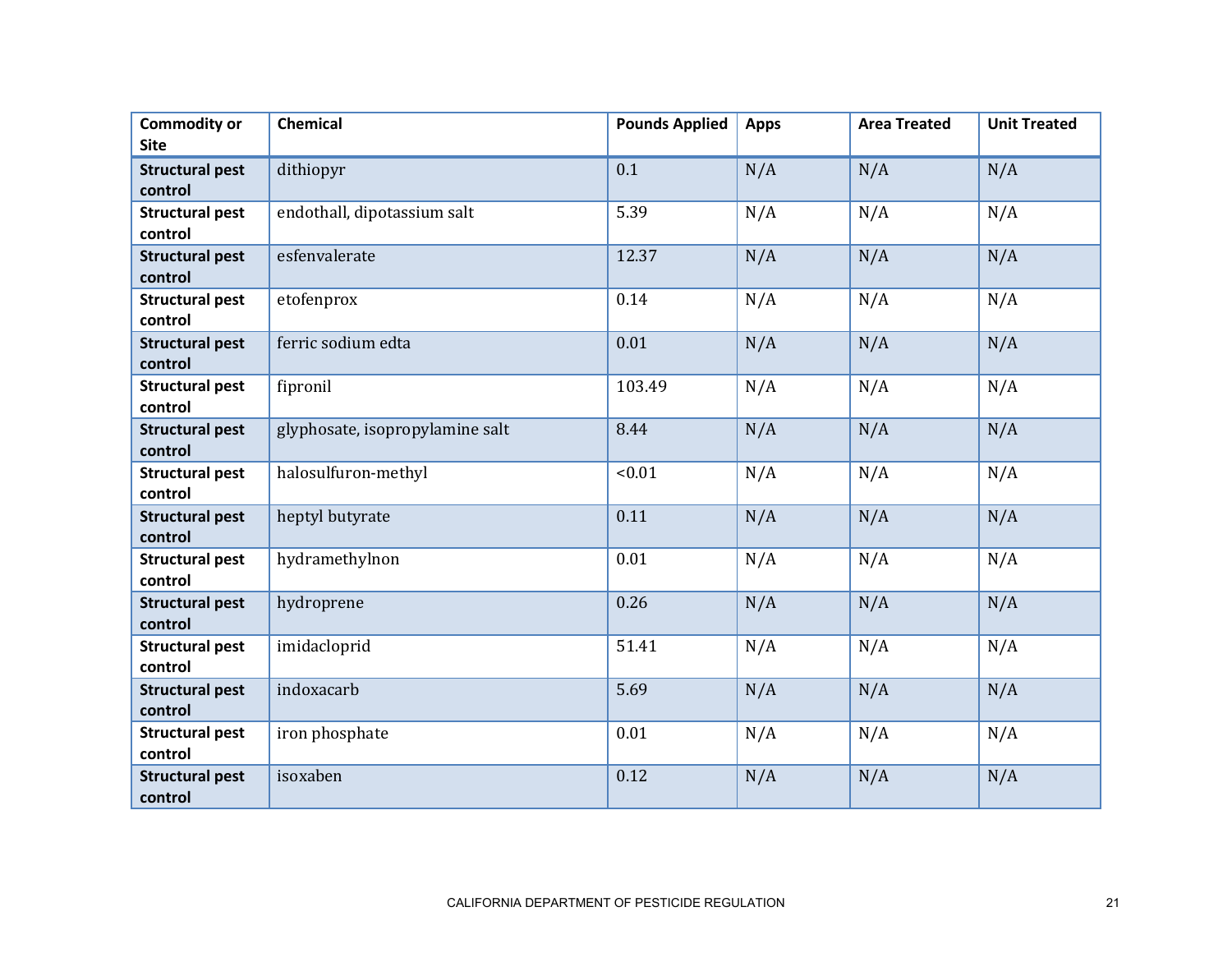| <b>Commodity or</b><br><b>Site</b> | <b>Chemical</b>                      | <b>Pounds Applied</b> | <b>Apps</b> | <b>Area Treated</b> | <b>Unit Treated</b> |
|------------------------------------|--------------------------------------|-----------------------|-------------|---------------------|---------------------|
| <b>Structural pest</b><br>control  | lambda-cyhalothrin                   | 1.19                  | N/A         | N/A                 | N/A                 |
| <b>Structural pest</b><br>control  | limonene                             | 0.42                  | N/A         | N/A                 | N/A                 |
| <b>Structural pest</b><br>control  | linalool                             | < 0.01                | N/A         | N/A                 | N/A                 |
| <b>Structural pest</b><br>control  | mecoprop-p                           | 0.03                  | N/A         | N/A                 | N/A                 |
| <b>Structural pest</b><br>control  | methoprene                           | < 0.01                | N/A         | N/A                 | N/A                 |
| <b>Structural pest</b><br>control  | s-methoprene                         | 0.02                  | N/A         | N/A                 | N/A                 |
| <b>Structural pest</b><br>control  | metofluthrin                         | < 0.01                | N/A         | N/A                 | N/A                 |
| <b>Structural pest</b><br>control  | muscalure                            | < 0.01                | N/A         | N/A                 | N/A                 |
| <b>Structural pest</b><br>control  | napropamide                          | 0.09                  | N/A         | N/A                 | N/A                 |
| <b>Structural pest</b><br>control  | novaluron                            | 0.07                  | N/A         | N/A                 | N/A                 |
| <b>Structural pest</b><br>control  | noviflumuron                         | < 0.01                | N/A         | N/A                 | N/A                 |
| <b>Structural pest</b><br>control  | n-octyl bicycloheptene dicarboximide | 0.51                  | N/A         | N/A                 | N/A                 |
| <b>Structural pest</b><br>control  | permethrin                           | 15.1                  | N/A         | N/A                 | N/A                 |
| <b>Structural pest</b><br>control  | petroleum distillates                | < 0.01                | N/A         | N/A                 | N/A                 |
| <b>Structural pest</b><br>control  | phenothrin                           | 0.01                  | N/A         | N/A                 | N/A                 |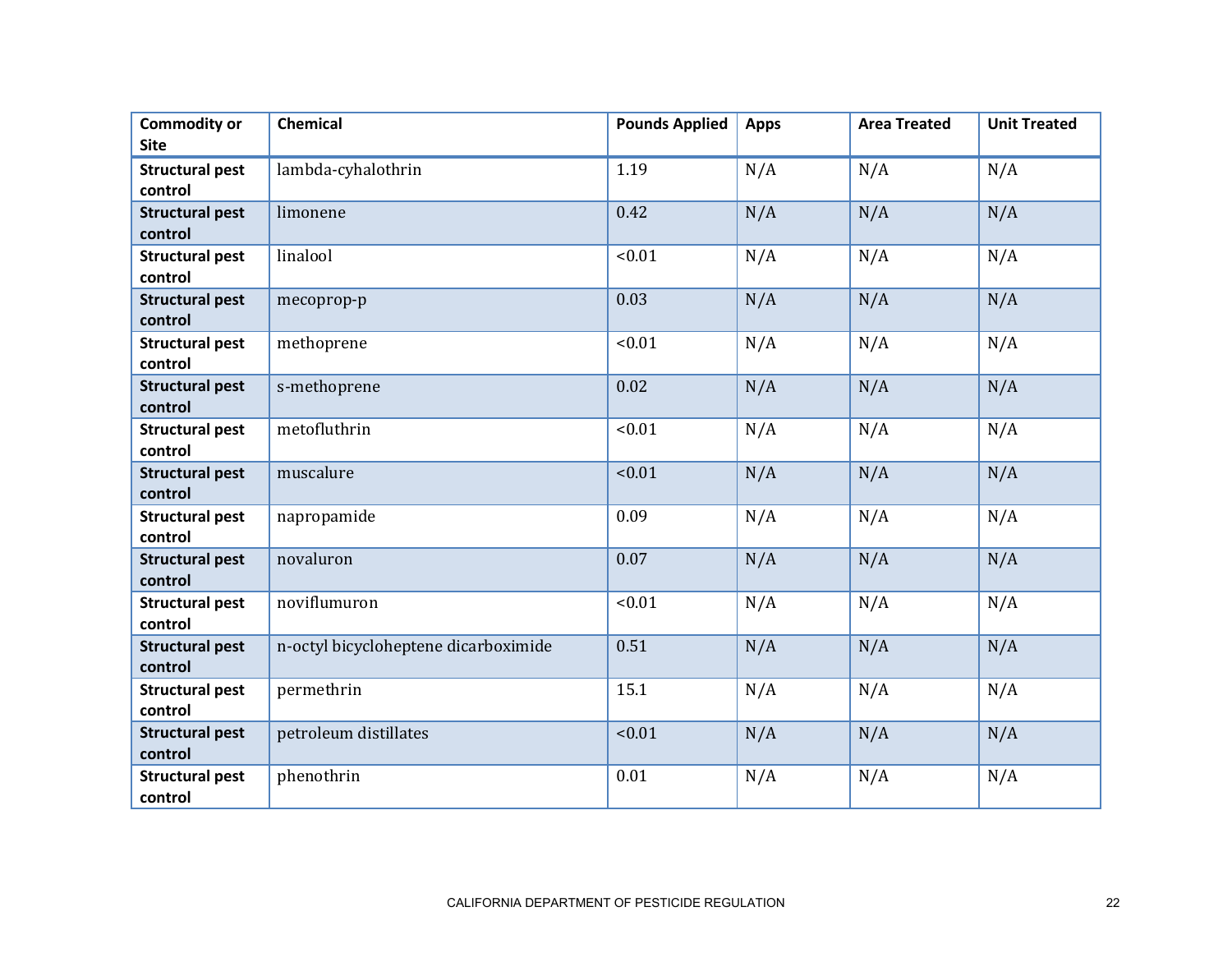| <b>Commodity or</b><br><b>Site</b> | <b>Chemical</b>                   | <b>Pounds Applied</b> | <b>Apps</b> | <b>Area Treated</b> | <b>Unit Treated</b> |
|------------------------------------|-----------------------------------|-----------------------|-------------|---------------------|---------------------|
| <b>Structural pest</b><br>control  | phenylethyl propionate            | 0.12                  | N/A         | N/A                 | N/A                 |
| <b>Structural pest</b><br>control  | piperonyl butoxide                | 16.18                 | N/A         | N/A                 | N/A                 |
| <b>Structural pest</b><br>control  | piperonyl butoxide, other related | 0.31                  | N/A         | N/A                 | N/A                 |
| <b>Structural pest</b><br>control  | prallethrin                       | 2.51                  | N/A         | N/A                 | N/A                 |
| <b>Structural pest</b><br>control  | prodiamine                        | 0.25                  | N/A         | N/A                 | N/A                 |
| <b>Structural pest</b><br>control  | pyrethrins                        | 0.77                  | N/A         | N/A                 | N/A                 |
| <b>Structural pest</b><br>control  | pyriproxyfen                      | 0.28                  | N/A         | N/A                 | N/A                 |
| <b>Structural pest</b><br>control  | silica aerogel                    | 3.94                  | N/A         | N/A                 | N/A                 |
| <b>Structural pest</b><br>control  | sulfuryl fluoride                 | 470.26                | N/A         | N/A                 | N/A                 |
| <b>Structural pest</b><br>control  | tetramethrin                      | 0.03                  | N/A         | N/A                 | N/A                 |
| <b>Structural pest</b><br>control  | thiamethoxam                      | 2.53                  | N/A         | N/A                 | N/A                 |
| <b>Structural pest</b><br>control  | thyme                             | 0.2                   | N/A         | N/A                 | N/A                 |
| <b>Structural pest</b><br>control  | triadimefon                       | 4.49                  | N/A         | N/A                 | N/A                 |
| <b>Structural pest</b><br>control  | triclopyr, triethylamine salt     | 0.57                  | N/A         | N/A                 | N/A                 |
| <b>Structural pest</b><br>control  | trifloxystrobin                   | 0.9                   | N/A         | N/A                 | N/A                 |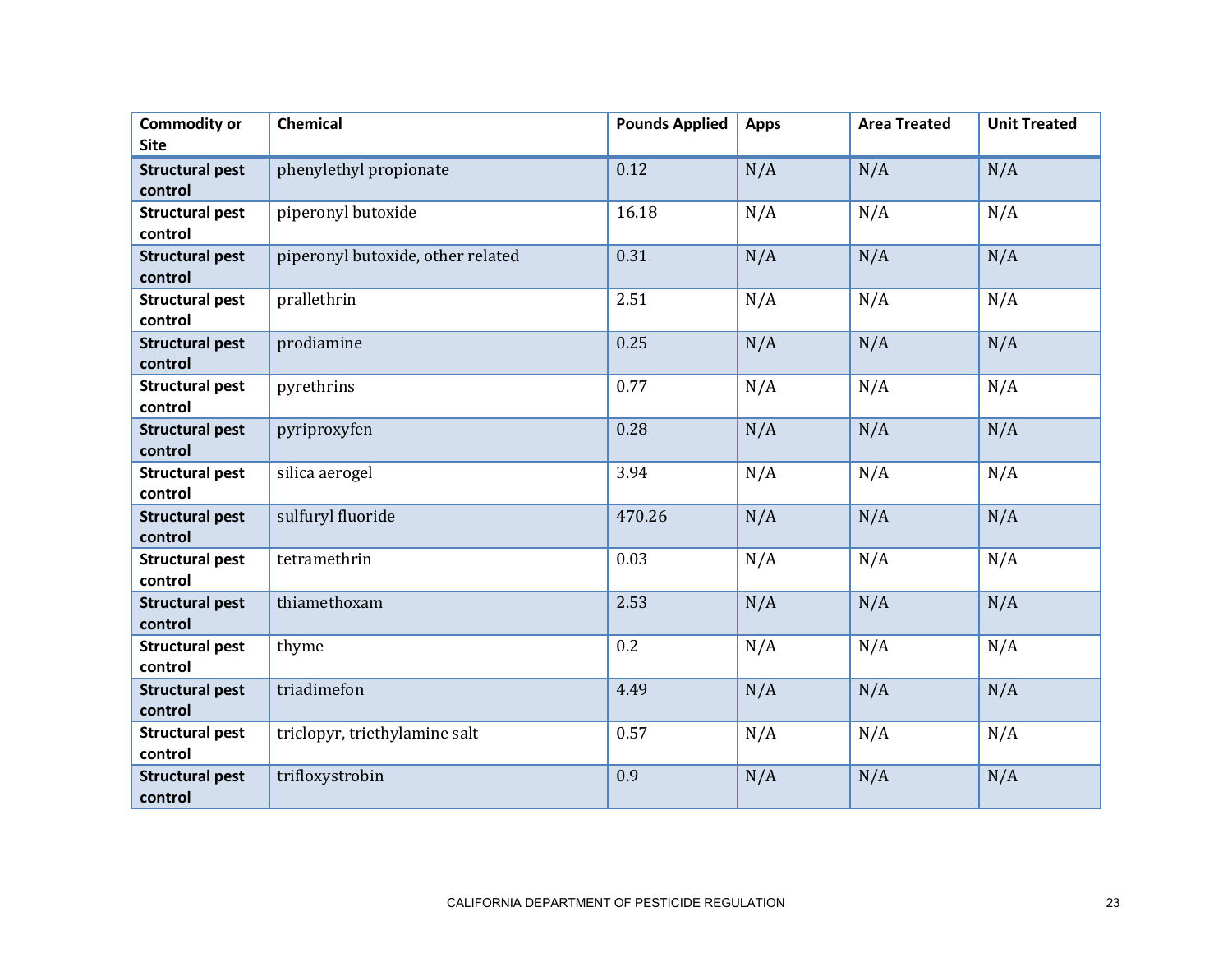| <b>Commodity or</b>    | <b>Chemical</b>                        | <b>Pounds Applied</b> | <b>Apps</b>    | <b>Area Treated</b> | <b>Unit Treated</b> |
|------------------------|----------------------------------------|-----------------------|----------------|---------------------|---------------------|
| <b>Site</b>            |                                        |                       |                |                     |                     |
| <b>Structural pest</b> | trifluralin                            | 0.46                  | N/A            | N/A                 | N/A                 |
| control                |                                        |                       |                |                     |                     |
| <b>Structural pest</b> | triptolide                             | < 0.01                | N/A            | N/A                 | N/A                 |
| control                |                                        |                       |                |                     |                     |
| <b>Structural pest</b> | 4-vinylcyclohexenediepoxide            | 0.04                  | N/A            | N/A                 | N/A                 |
| control                |                                        |                       |                |                     |                     |
| <b>Structural pest</b> | zinc naphthenate                       | 0.45                  | N/A            | N/A                 | N/A                 |
| control                |                                        |                       |                |                     |                     |
| <b>Structural pest</b> | zinc phosphide                         | 0.1                   | N/A            | N/A                 | N/A                 |
| control                |                                        |                       |                |                     |                     |
| <b>Uncultivated</b>    | acetic acid                            | 0.41                  | N/A            | 2.0                 | $\boldsymbol{A}$    |
| non-ag                 |                                        |                       |                |                     |                     |
| <b>Uncultivated</b>    | acetic acid                            | 1.73                  | $\mathbf{1}$   | 8,000.0             | S                   |
| non-ag                 |                                        |                       |                |                     |                     |
| <b>Uncultivated</b>    | aminopyralid, triisopropanolamine salt | 1.14                  | N/A            | 25.0                | $\overline{A}$      |
| non-ag                 |                                        |                       |                |                     |                     |
| <b>Uncultivated</b>    | chlorsulfuron                          | 0.01                  | N/A            | 4.0                 | $\boldsymbol{A}$    |
| non-ag                 |                                        |                       |                |                     |                     |
| <b>Uncultivated</b>    | diethylene glycol                      | 0.01                  | N/A            | 1.0                 | $\mathbf{A}$        |
| non-ag                 |                                        |                       |                |                     |                     |
| <b>Uncultivated</b>    | dimethylpolysiloxane                   | < 0.01                | N/A            | 1.0                 | $\boldsymbol{A}$    |
| non-ag                 |                                        |                       |                |                     |                     |
| <b>Uncultivated</b>    | diquat dibromide                       | 0.17                  | N/A            | 1.5                 | $\overline{A}$      |
| non-ag                 |                                        |                       |                |                     |                     |
| <b>Uncultivated</b>    | fatty acids, mixed                     | 0.04                  | N/A            | 16.0                | $\boldsymbol{A}$    |
| non-ag                 |                                        |                       |                |                     |                     |
| <b>Uncultivated</b>    | glyphosate, isopropylamine salt        | 6.6                   | $\overline{4}$ | 232.5               | $\boldsymbol{A}$    |
| non-ag                 |                                        |                       |                |                     |                     |
| <b>Uncultivated</b>    | alpha-(para-nonylphenyl)-omega-        | 0.14                  | N/A            | 16.0                | $\boldsymbol{A}$    |
| non-ag                 | hydroxypoly(oxyethylene)               |                       |                |                     |                     |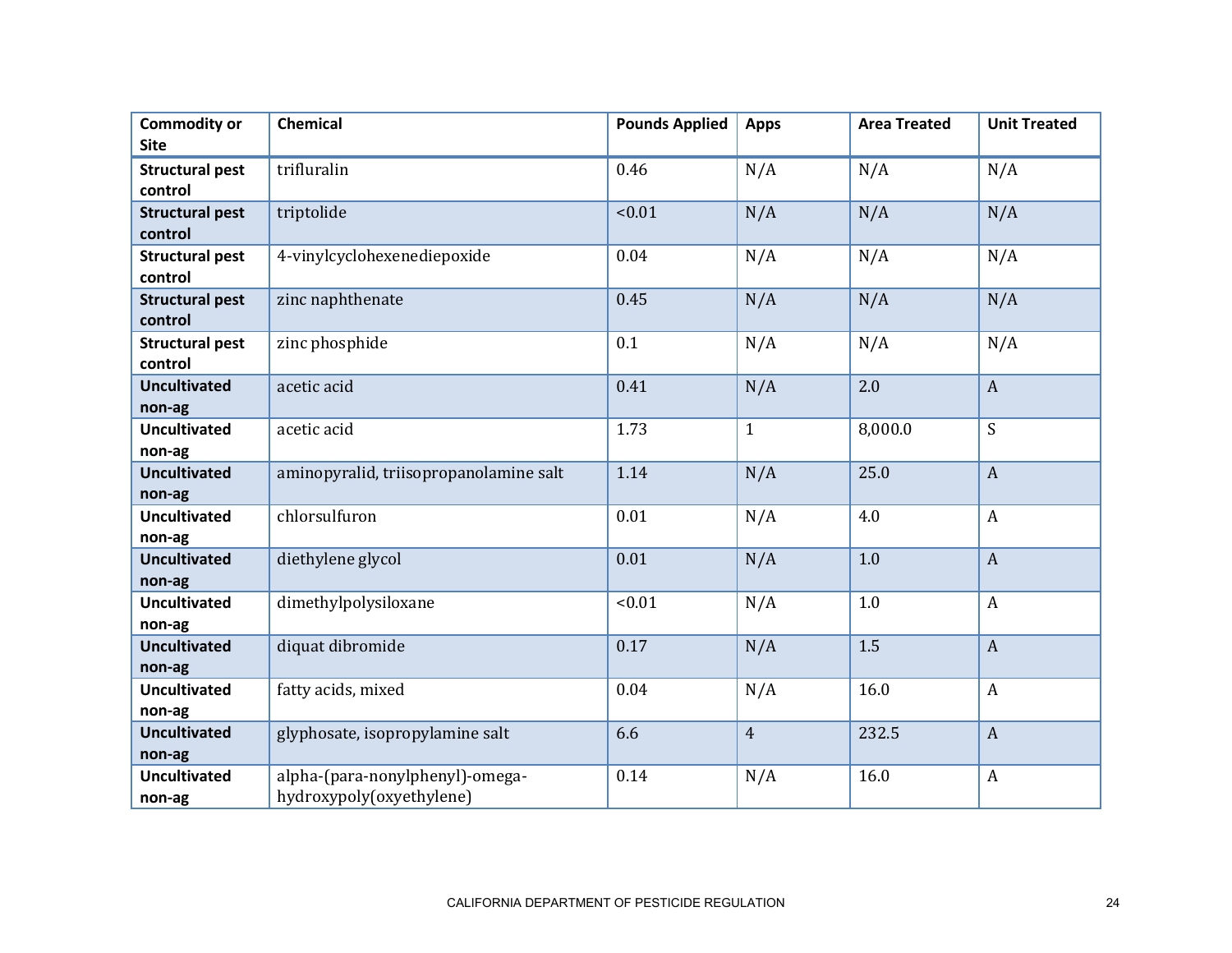| <b>Commodity or</b> | <b>Chemical</b>                           | <b>Pounds Applied</b> | <b>Apps</b>    | <b>Area Treated</b> | <b>Unit Treated</b> |
|---------------------|-------------------------------------------|-----------------------|----------------|---------------------|---------------------|
| <b>Site</b>         |                                           |                       |                |                     |                     |
| <b>Uncultivated</b> | oleic acid, methyl ester                  | 3.09                  | N/A            | 7.0                 | $\overline{A}$      |
| non-ag              |                                           |                       |                |                     |                     |
| <b>Uncultivated</b> | tall oil fatty acids                      | 0.66                  | N/A            | 7.0                 | $\boldsymbol{A}$    |
| non-ag              |                                           |                       |                |                     |                     |
| <b>Uncultivated</b> | triclopyr, butoxyethyl ester              | 2.94                  | N/A            | 66.0                | $\overline{A}$      |
| non-ag              |                                           |                       |                |                     |                     |
| <b>Uncultivated</b> | triclopyr, butoxyethyl ester              | 0.28                  | N/A            | 200.0               | S                   |
| non-ag              |                                           |                       |                |                     |                     |
| <b>Uncultivated</b> | alpha-undecyl-omega-                      | 0.69                  | N/A            | 8.0                 | $\overline{A}$      |
| non-ag              | hydroxypoly(oxyethylene)                  |                       |                |                     |                     |
| <b>Unknown</b>      | pyrethrins                                | 0.08                  | 3              | 1.0                 | $\overline{A}$      |
| Vegetable           | clarified hydrophobic extract of neem oil | 0.77                  | N/A            | 0.2                 | $\overline{A}$      |
| Vegetable           | pyrethrins                                | 0.02                  | N/A            | 0.4                 | $\overline{A}$      |
| Vegetables,         | pyrethrins                                | 0.02                  | N/A            | 0.4                 | $\overline{A}$      |
| leafy               |                                           |                       |                |                     |                     |
| Water               | sodium bromide                            | 49.81                 | N/A            | 1.0                 | $\boldsymbol{A}$    |
| (industrial)        |                                           |                       |                |                     |                     |
| Water               | sodium hypochlorite                       | 34.32                 | N/A            | 1.0                 | $\overline{A}$      |
| (industrial)        |                                           |                       |                |                     |                     |
| <b>Water area</b>   | acid blue 9, diammonium salt              | 0.04                  | N/A            | 0.5                 | $\overline{A}$      |
| <b>Water area</b>   | copper ethanolamine complexes, mixed      | 76.22                 | $\overline{2}$ | 40.01               | $\overline{A}$      |
| <b>Water area</b>   | copper ethanolamine complexes, mixed      | 2.42                  | $\overline{2}$ | 110,255.0           | $\boldsymbol{S}$    |
| <b>Water area</b>   | copper ethylenediamine complex            | 0.84                  | N/A            | 1.0                 | $\mathbf{P}$        |
| Water area          | copper sulfate (pentahydrate)             | 167.66                | $\overline{2}$ | 21.01               | $\overline{A}$      |
| <b>Water area</b>   | copper sulfate (pentahydrate)             | 3.45                  | N/A            | 71,003.0            | $\boldsymbol{S}$    |
| Water area          | copper triethanolamine complex            | 3.26                  | 5              | 0.9                 | $\overline{A}$      |
| <b>Water area</b>   | copper triethanolamine complex            | 0.95                  | N/A            | 1.0                 | ${\bf P}$           |
| Water area          | diquat dibromide                          | 41.41                 | 3              | 28.16               | $\boldsymbol{A}$    |
| <b>Water area</b>   | diquat dibromide                          | 3.06                  | N/A            | 185,000.0           | $\mathsf C$         |
| Water area          | diquat dibromide                          | 3.34                  | N/A            | 348,445.0           | S                   |